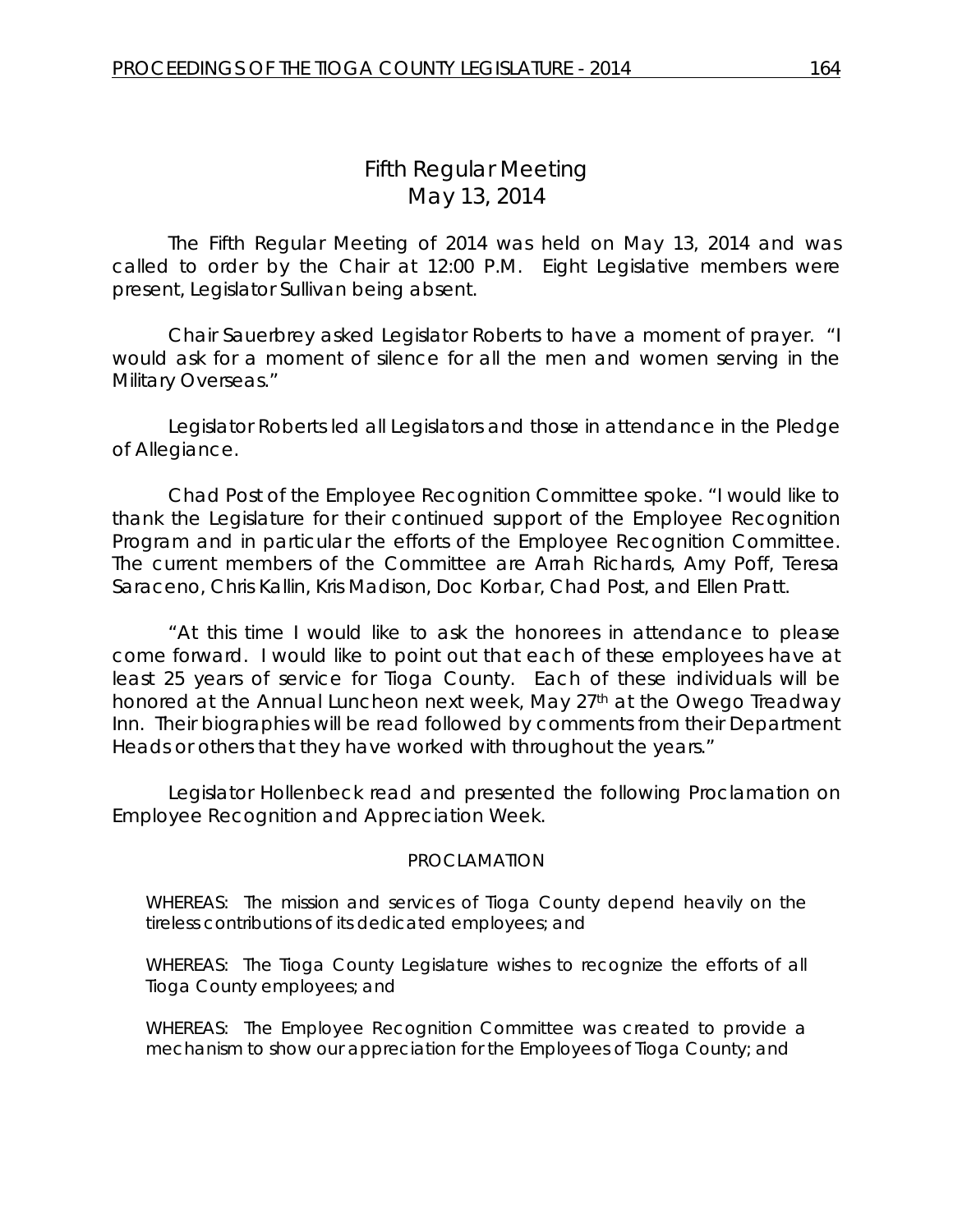WHEREAS: Those employees who have served for more than 25 years have shown a steadfast commitment to serving the well-being of the residents of Tioga County, and should be recognized by those whom they have served; and

WHEREAS: The Tioga County Legislature would like to especially recognize the following employees who have attained 25, 30, 35, or 40 years since last year's ceremonies:

| Name                     | Department              | Years |
|--------------------------|-------------------------|-------|
| Richard LeCount          | EMO                     | 40    |
| <b>William Ackley</b>    | <b>Public Works</b>     | 35    |
| Margaret Shuler          | <b>Public Health</b>    | 30    |
| Michele Robins           | <b>DSS</b>              | 30    |
| <b>Christine Anthony</b> | <b>County Clerk</b>     | 25    |
| Rita Hollenbeck          | <b>DSS</b>              | 25    |
| Stephanie Carrigg        | Law Department          | 25    |
| Carol Luther             | Mental Hygiene          | 25    |
| Bernadette Frenz         | Mental Hygiene          | 25    |
| David S. Ayers           | <b>Public Works</b>     | 25    |
| <b>Bradley Talcott</b>   | Sheriff's Office        | 25    |
| Terry Sinsabaugh         | Sheriff's Office        | 25    |
| Kristen Kallin           | Probation               | 25    |
| Joan Kellogg             | <b>Public Health</b>    | 25    |
| <b>Susan Fortier</b>     | Sheriff's Office        | 25    |
| Linda Rought             | Sheriff's Office        | 25    |
| <b>Greg Hall</b>         | <b>Sheriff's Office</b> | 25    |

NOW THEREFORE, THE TIOGA COUNTY LEGISLATURE does hereby proclaim and designate the week of May 12-16, 2014 as

### EMPLOYEE RECOGNITION AND APPRECIATION WEEK

In the County of Tioga, New York, and call upon our citizens to join in recognizing these dedicated employees.

Chair Sauerbrey noted the following three Proclamations.

### **PROCLAMATION**

**WHEREAS**: The citizens of Tioga County embrace the opportunity to support the goal of Older Americans Month, the annual observance that gives recognition to the immeasurable contributions made by older citizens throughout our County, State and Nation; and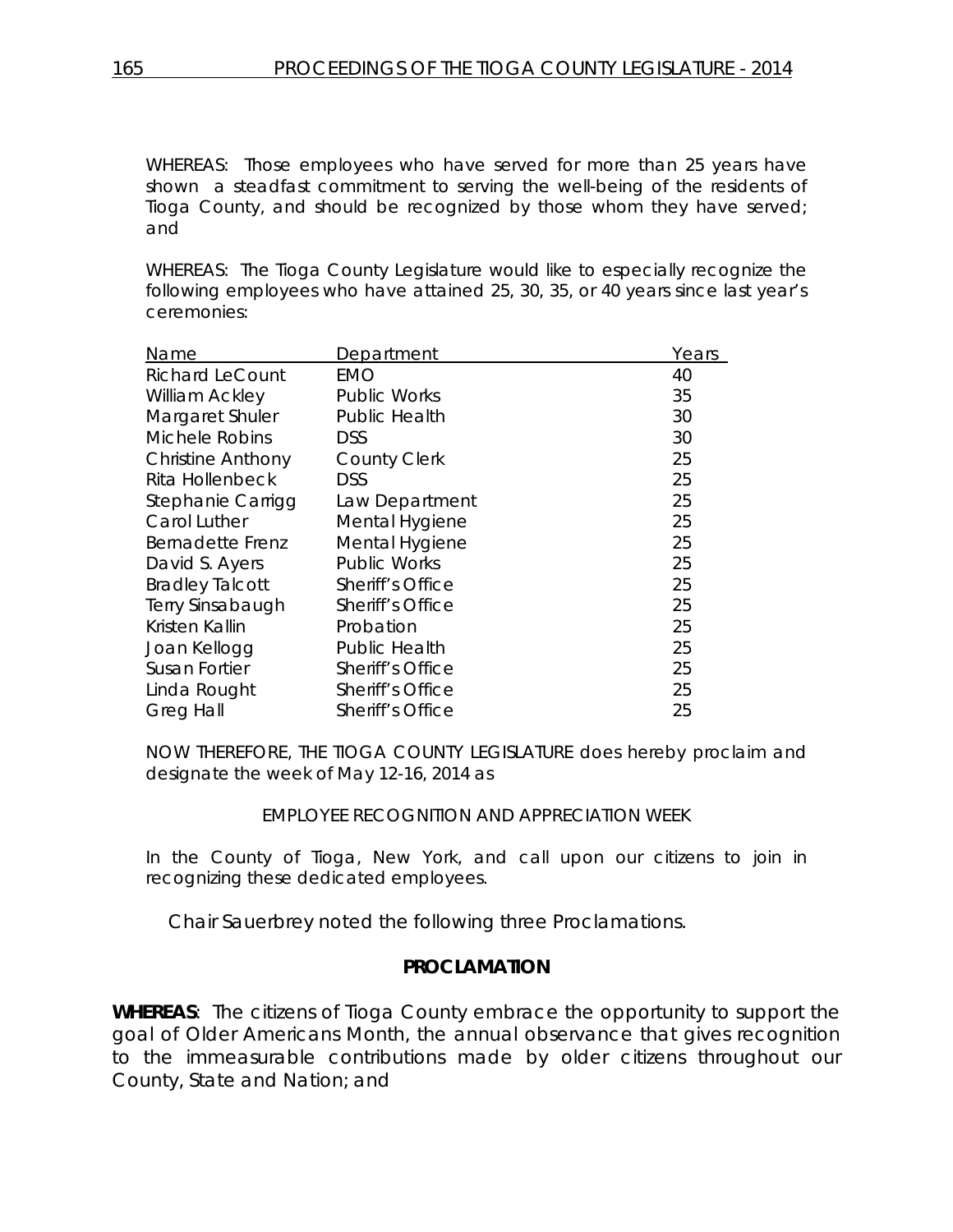**WHEREAS**: Today's seniors are living longer, healthier lives, remaining active in their communities, staying employed longer, and often taking an active role in their communities; and

**WHEREAS**: Senior volunteers are actively involved in a variety of aging services programs, assisting in activities that help their peers maintain their independence; many senior citizens also play key roles in the lives of young people, as well as in a broad spectrum of community endeavors; and

**WHEREAS**: The more than eleven thousand older Americans residing in Tioga County devote their time, energy, and wisdom to making the communities throughout New York better places to live; their experiences, knowledge, skills, and aspirations are vital to the continued progress of our State and its quality of life; and

**WHEREAS:** As America grows older, each community must strive to understand and address the evolving challenges and needs of our older citizens and the people who care for them; and

**WHEREAS**: Our society is dependent upon nurturing, support, and resources shared among generations, and benefits from our mutual efforts to meet the needs of America's older persons and those who love them; and

**WHEREAS**: It is especially fitting for the citizens of Tioga County to pay special tribute to seniors across this State, Nation, and around the world in support of the special events and activities being held during the month of May; now therefore

# **THE TIOGA COUNTY LEGISLATURE, does hereby proclaim and designate May 2014 as**

# *OLDER AMERICANS MONTH*

in the County of Tioga, New York, and call upon our citizens to take the time to honor older citizens of Tioga County, especially our senior volunteers, for the contributions they have made and continue to make to our society.

# **FOSTER CARE RECOGNITION MONTH PROCLAMATION**

WHEREAS: The Tioga County foster family serves as a source of love, identity, self-esteem and support for children in Tioga County; and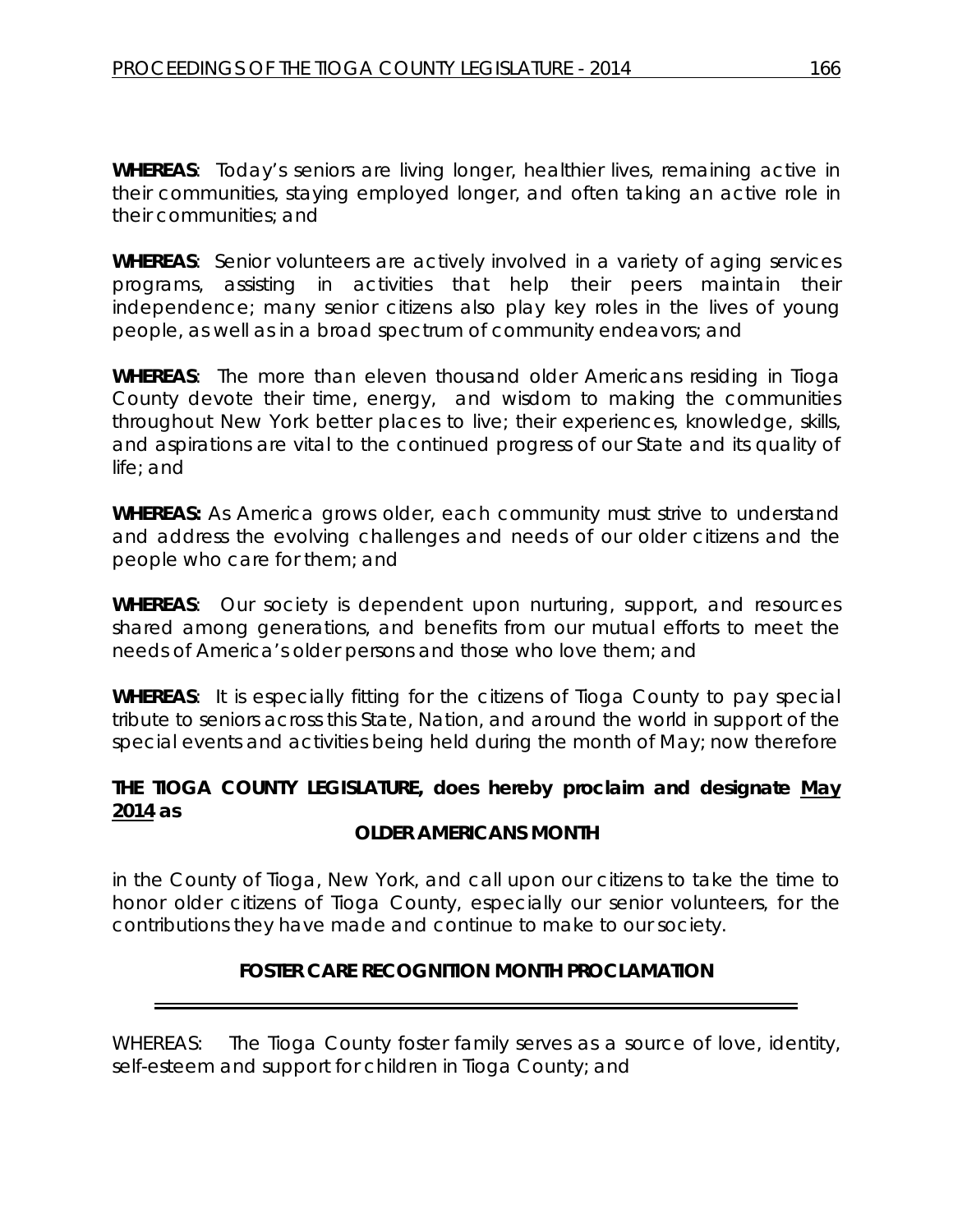WHEREAS: There are 31 children in foster care in Tioga County, 21 of these children are in foster homes; and

WHEREAS: We have 21 certified foster homes in Tioga County; and

WHEREAS: Numerous public and private agencies work to increase the public's awareness of the needs of children in foster care, and the enduring and valuable contribution of foster parents; and

WHEREAS: It is appropriate to recognize all those who volunteer their talents and energies on behalf of children in foster care, the foster parents who serve these children and the professional staff dedicated to ensuring these children have a stable and safe foster family environment; now therefore

THE TIOGA COUNTY LEGISLATURE hereby Proclaims May 2014, as

# **FOSTER CARE RECOGNITION MONTH**

in Tioga County and call upon all citizens, community agencies, religious organizations, medical facilities and businesses to increase their participation in our efforts to recognize foster parents in Tioga County.

### **ELDER ABUSE PREVENTION Month Proclamation**

WHEREAS: People who are elderly or have disabilities have contributed to the general welfare of Tioga County by helping to preserve customs, convictions, and traditions of many people from diverse backgrounds; and

WHEREAS: These residents are vital and integral members of our society and their wisdom and experience have enriched our lives; and

WHEREAS: The health and well-being of disabled and elderly people in our county should be one of our highest priorities and of concern to all Americans; and

WHEREAS: People who are elderly or have disabilities are among the most important resources of our county, and it is fitting that we recognize the need to protect their health, safety, and rights; and

WHEREAS: Abuse of the elderly and people with disabilities in domestic and institutional settings is a wide-spread problem, affecting hundreds of thousands of people across the country; and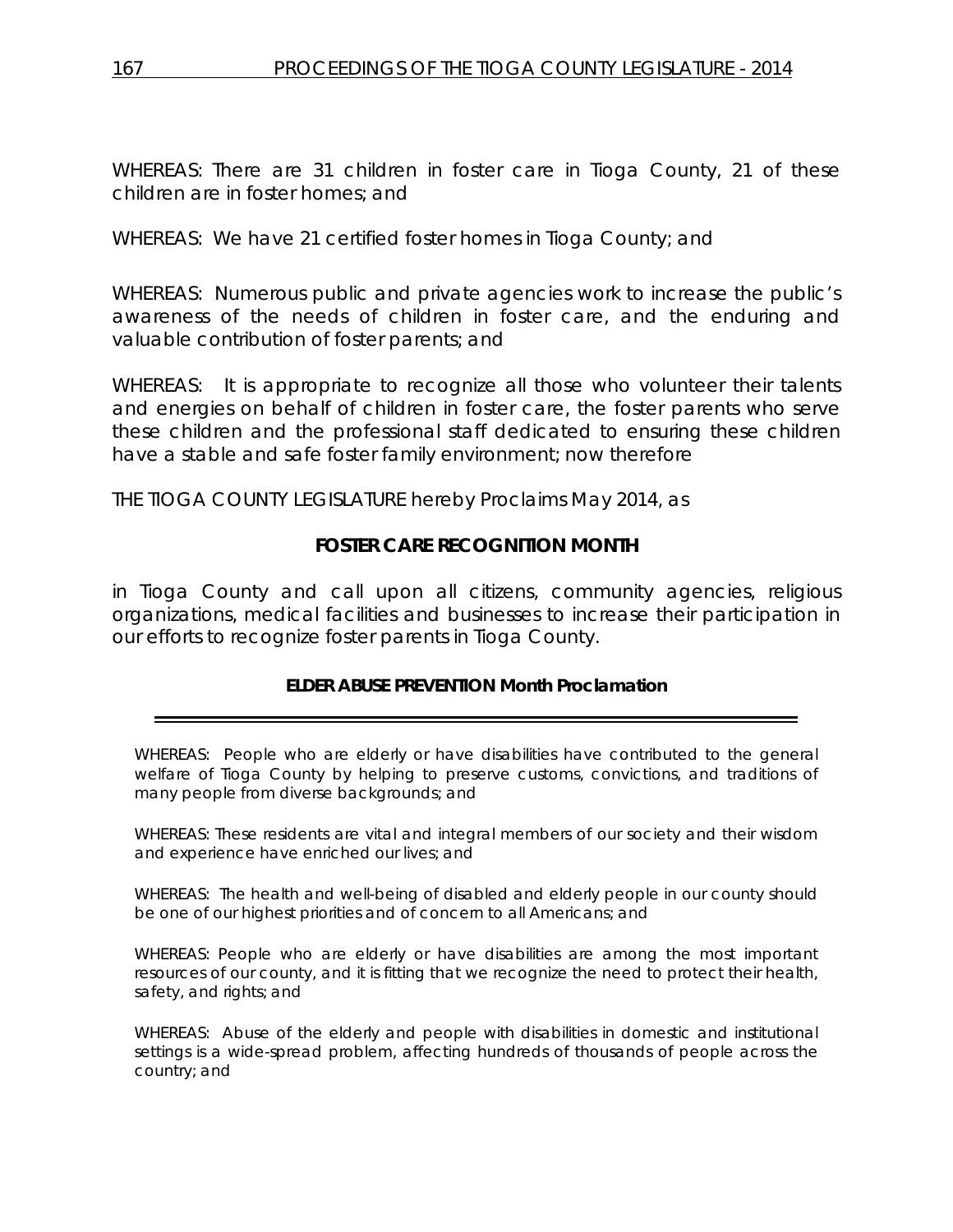WHEREAS: Elder abuse is underreported because the elderly who are being abused find it very difficult to tell anyone and are usually ashamed and sometimes afraid; and

WHEREAS: Elder abuse happens to men and women of all income levels, all cultural and ethnic groups, whether they are in good health or incapacitated in some way, in poor neighborhoods and in suburbia; and

WHEREAS: Many of the cases investigated by Adult Protective Services in New York involve self-neglect and it is our duty as citizens to reach out to people in need; now therefore

THE TIOGA COUNTY LEGISLATURE hereby Proclaims the month of May 2014, to be

#### **Elder Abuse Prevention Month**

in Tioga County, and urge all citizens to work together to help reduce abuse and neglect of people who are elderly or have disabilities.

Chair Sauerbrey noted the following Recognition Resolution for Bradley S. Talcott's 26 years of dedicated service to Tioga County.

There was a unanimous motion for the adoption of the following recognition resolution, seconded unanimously.

RESOLUTION NO. 95-14 *RESOLUTION RECOGNIZING BRADLEY S. TALCOTT'S 26 YEARS OF DEDICATED SERVICE TO TIOGA COUNTY*

WHEREAS: Bradley S. Talcott was appointed as a Guard on 6/1/88; appointed Deputy Sheriff-Jailer on 7/21/88; appointed as Deputy Sheriff on 3/29/89; and promoted to Investigator on 8/15/94; and

WHEREAS: Bradley S. Talcott has been dedicated and loyal in the performance of his duties and responsibilities during the past 26 years to Tioga County, thereby earning the respect of his colleagues and peers throughout Tioga County; and

WHEREAS: Bradley S. Talcott will retire from the Tioga County Sheriff's Office on May 30, 2014; therefore be it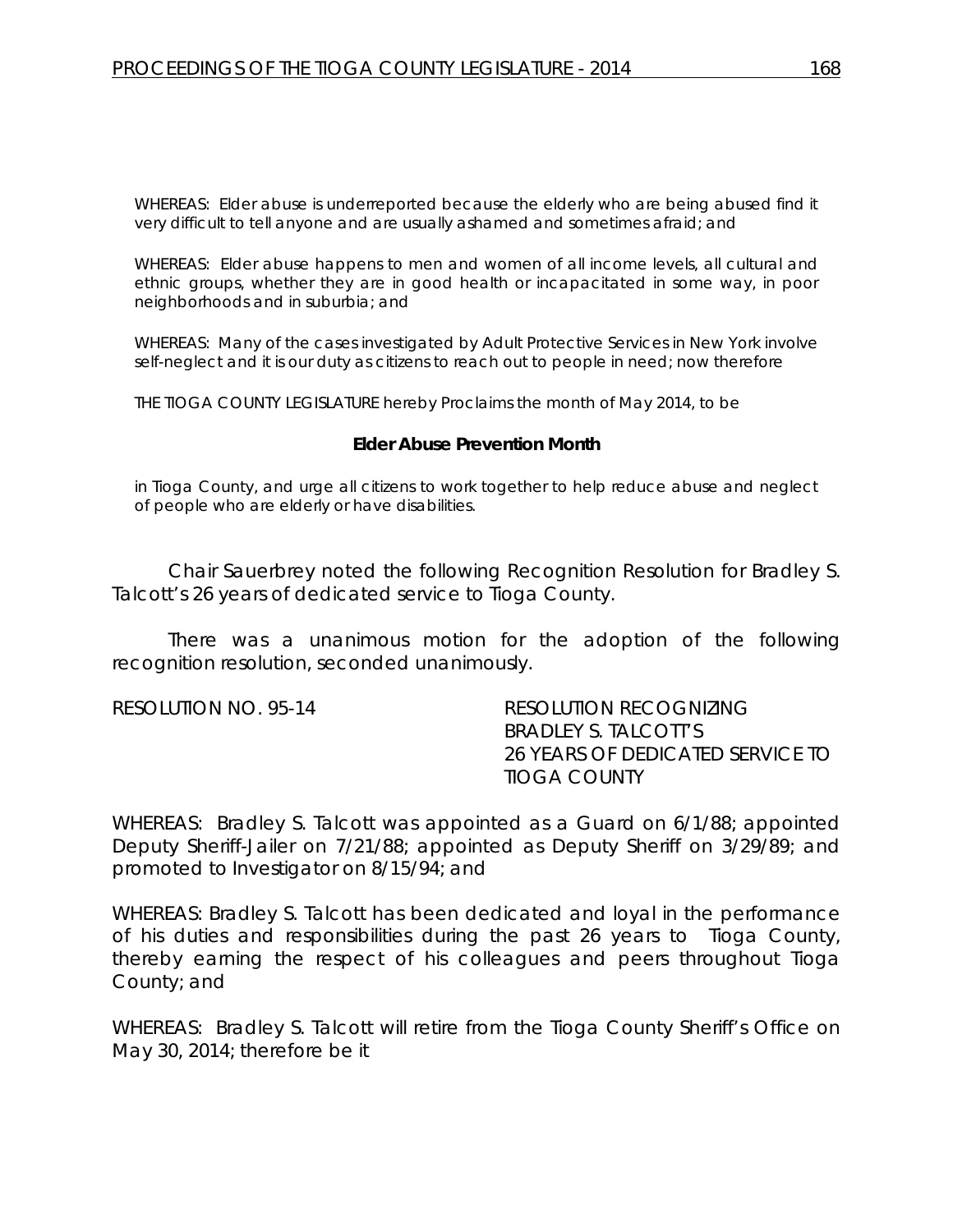RESOLVED: That the Tioga County Legislature, on its own behalf, as well as on behalf of the citizens of Tioga County, express sincere gratitude to Bradley S. Talcott for his 26 years of dedicated and loyal service to the residents of Tioga County; and be it further

RESOLVED: That this resolution be spread upon the minutes of this meeting and a certified copy be presented to this outstanding employee, Bradley S. Talcott.

## ROLL CALL VOTE

Unanimously Yes – Legislators Roberts, Standinger, Sullivan, Weston, Case, Hollenbeck, Huttleston, Monell, and Sauerbrey.

No – None.

Absent – None.

## RESOLUTION ADOPTED UNANIMOUSLY.

There was no privilege of the floor.

The list of audited bills was submitted and is summarized as follows:

| Code  | Description                        | Equipment | Expense    |
|-------|------------------------------------|-----------|------------|
| A1010 | Legislative Board                  |           | 186.87     |
| A1165 | <b>District Attorney</b>           |           | 2,092.47   |
| A1170 | <b>Public Defender</b>             |           | 2,047.62   |
| A1172 | <b>Assigned Counsel</b>            |           | 9,718.47   |
| A1185 | <b>Medical Examiners/Coroners</b>  |           | 2,655.36   |
| A1325 | Treasurer                          |           | 25.00      |
| A1355 | <b>Assessments</b>                 |           | 2,461.53   |
| A1362 | Tax Advertising and Expense        |           | 8,529.85   |
| A1410 | <b>County Clerk</b>                |           | 124.62     |
| A1411 | Department of Motor Vehicles       |           | 35.16      |
| A1420 | Law                                |           | 5,823.25   |
| A1430 | Personnel                          |           | 1,885.18   |
| A1450 | Elections                          | 950.00    |            |
| A1460 | Records Management                 |           | 269.26     |
| A1490 | <b>Public Works Administration</b> |           | 92.20      |
| A1620 | <b>Buildings</b>                   | 321.48    | 53,605.90  |
| A1621 | <b>Buildings</b>                   |           | 18,724.95  |
| A1680 | Information Technology             |           | 28,543.19  |
| A2490 | <b>Community College Tuition</b>   |           | 905,557.51 |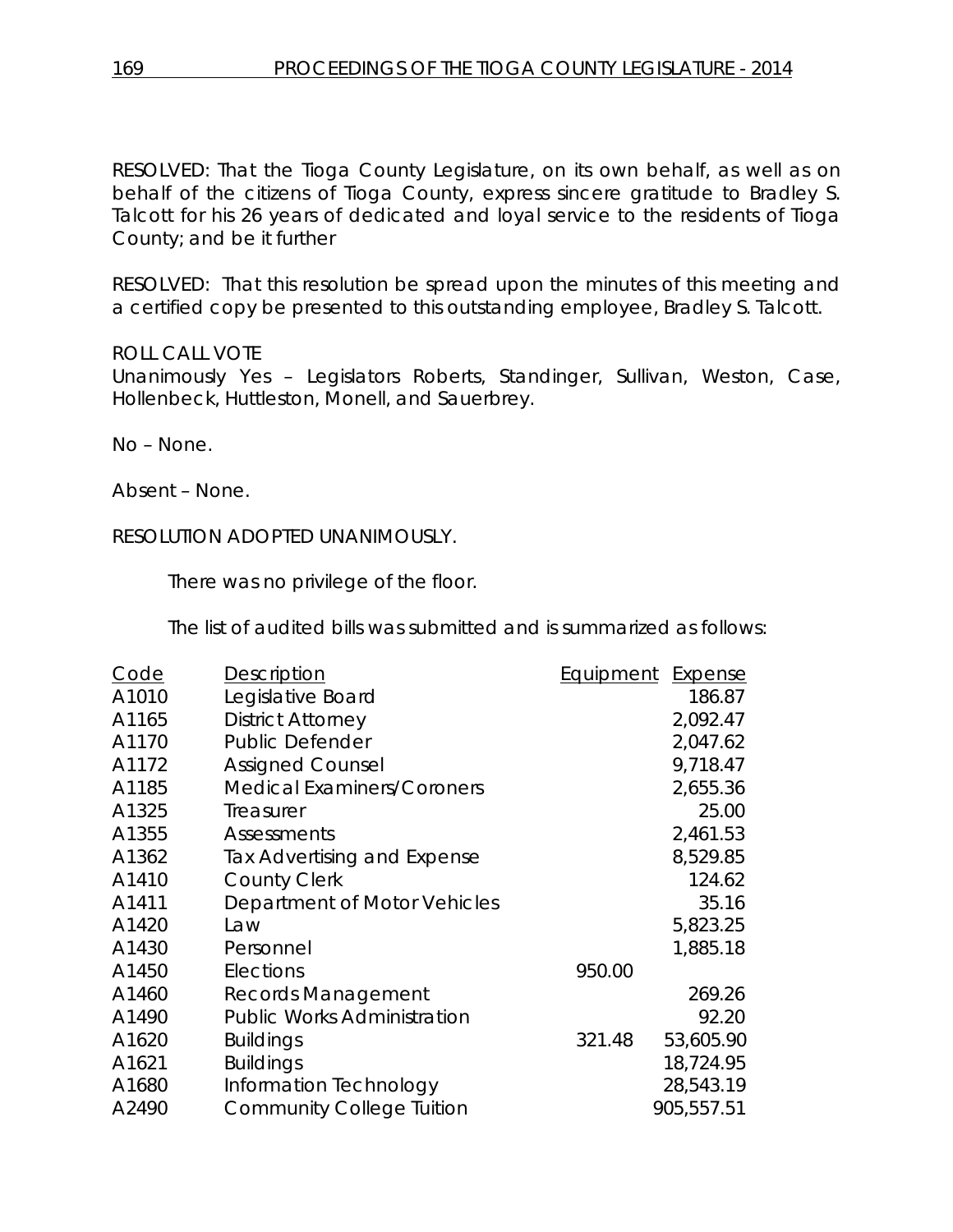| A2960                      | <b>Education of Handicapped Children</b>    |           | 118,696.10 |
|----------------------------|---------------------------------------------|-----------|------------|
| A3020                      | Public Safety Comm E911 System              |           | 2,775.99   |
| A3110                      | <b>Sheriff</b>                              |           | 26,713.55  |
| A3122                      | 2012 PSAP Grant                             | 28,711.00 |            |
| A3140                      | Probation                                   |           | 865.30     |
| A3146                      | Sex Offender Program                        |           | 9,240.00   |
| A3150                      | Jail                                        | 705.00    | 49,088.09  |
| A3315                      | Special Traffic Programs                    | 25,000.00 | 571.40     |
| A3357                      | <b>FY11 NYS Homeland Security Grant</b>     | 5,340.41  | 6,937.00   |
| A3358                      | State Aid Homeland Security Grant 14,533.26 |           | 2,470.00   |
| A3410                      | Fire                                        |           | 6,913.22   |
| A3640                      | <b>Emergency Mgmt Office</b>                |           | 1,026.56   |
| A3641                      | <b>Emergency Mgmt Grant Program</b>         |           | 10,000.00  |
| A4010                      | <b>Public Health Nursing</b>                |           | 1,590.06   |
| A4011                      | <b>Public Health Administration</b>         |           | 6,430.11   |
| A4053                      | Preventive/Primary Health Services          |           | 81.00      |
| A4062                      | Lead Poisoning Program                      |           | 243.58     |
| A4064                      | <b>Managed Care-Dental Services</b>         |           | 166.68     |
| A4070                      | Disease Control                             |           | 291.57     |
| A4090                      | <b>Environmental Health</b>                 |           | 497.74     |
| A4210                      | <b>Alcohol and Drug Services</b>            |           | 820.24     |
| A4309                      | Mental Hygiene Co Admin                     |           | 5,643.31   |
| A4310                      | <b>Mental Health Clinic</b>                 |           | 408.44     |
| A4320                      | <b>Crisis Intervention Services</b>         |           | 1,528.42   |
| A4321                      | Intensive Case Management                   |           | 913.06     |
| A5630                      | <b>Bus Operations</b>                       |           | 108,747.14 |
| A6010                      | Social Services Administration              |           | 129,486.41 |
| A6141                      | <b>Energy Crisis Assistance Programs</b>    |           | 20,455.50  |
| A6422                      | Economic Development                        |           | 681.03     |
| A6610                      | Sealer of Weights and Measures              |           | 38.52      |
| A7510                      | Historian                                   |           | 73.26      |
| A8020                      | Planning                                    |           | 1,011.85   |
| A9060                      | <b>Health Insurance</b>                     |           | 2,453.70   |
| <b>SOLID WASTE FUND</b>    |                                             |           | 89,080.75  |
| <b>SPECIAL GRANT FUND</b>  |                                             |           | 1,460.64   |
| <b>COUNTY ROAD FUND</b>    |                                             |           | 25,349.37  |
| <b>CAPITAL FUND</b>        |                                             |           | 615,782.95 |
|                            | <b>CONSOLIDATED HEALTH FUND</b>             |           | 1,179.43   |
| <b>SELF-INSURANCE FUND</b> |                                             |           | 1,300.00   |
|                            |                                             |           |            |

GRAND TOTAL \$2,368,951.51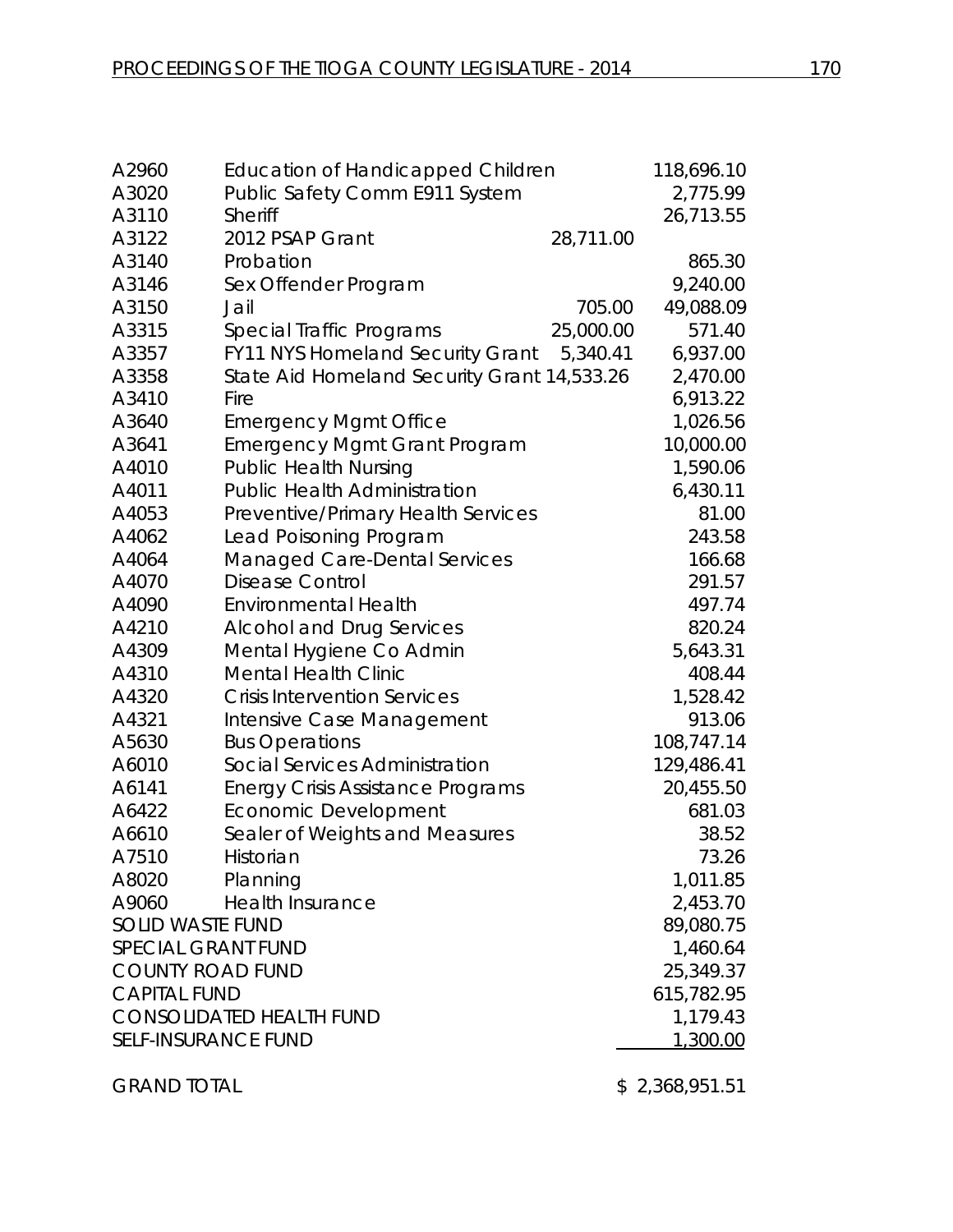Legislator Hollenbeck made a motion to approve the minutes of April 15 and 24, 2014, seconded by Legislator Case, and carried.

Chair Sauerbrey made the following appointment to the MEGA (Municipal Electric & Gas Alliance) Board:

> Economic Development & Planning Director Term of 5-13-2014 to 11-12-17

Chair Sauerbrey made the following appointments to the CSEA Negotiating Team:

> Legislator Hollenbeck Legislator Standinger Sheriff Howard or designee Commissioner of Social Services Attorney James Roemer Personnel Officer

Committee meeting reports are on file in the Legislative Clerk's Office and may be procured there by any interested person.

Legislator Hollenbeck moved for the adoption of the following resolution, seconded by Legislator Case.

| REFERRED TO:         | <b>FINANCE COMMITTEE</b>                 |
|----------------------|------------------------------------------|
| RESOLUTION NO. 96-14 | FRRONEOUS ASSESSMENT<br>TOWN OF RICHFORD |

WHEREAS: An application for corrected tax roll indicates that property no. 118 assessed to John Elliott on the 2014 tax rolls of the Town of Richford is erroneous in that due to clerical error, an AG exemption was calculated incorrectly; and

WHEREAS: The 2014 taxable value for property no. 118 in the Town of Richford should have been reduced from \$56,000 to \$38,000 with the correctly calculated exemption applied, and the 2014 tax bill was paid on 1/31/14 by John Elliott to the Town of Richford tax collector; be it therefore

RESOLVED: That a refund of \$303.40 be issued to John Elliott by the Town of Richford tax collector; and be it further

RESOLVED: That the erroneous town tax of \$154.54 be charged back to the Town of Richford, and the erroneous Fire Tax of \$21.56 be charged back to the Richford Fire District; and be it further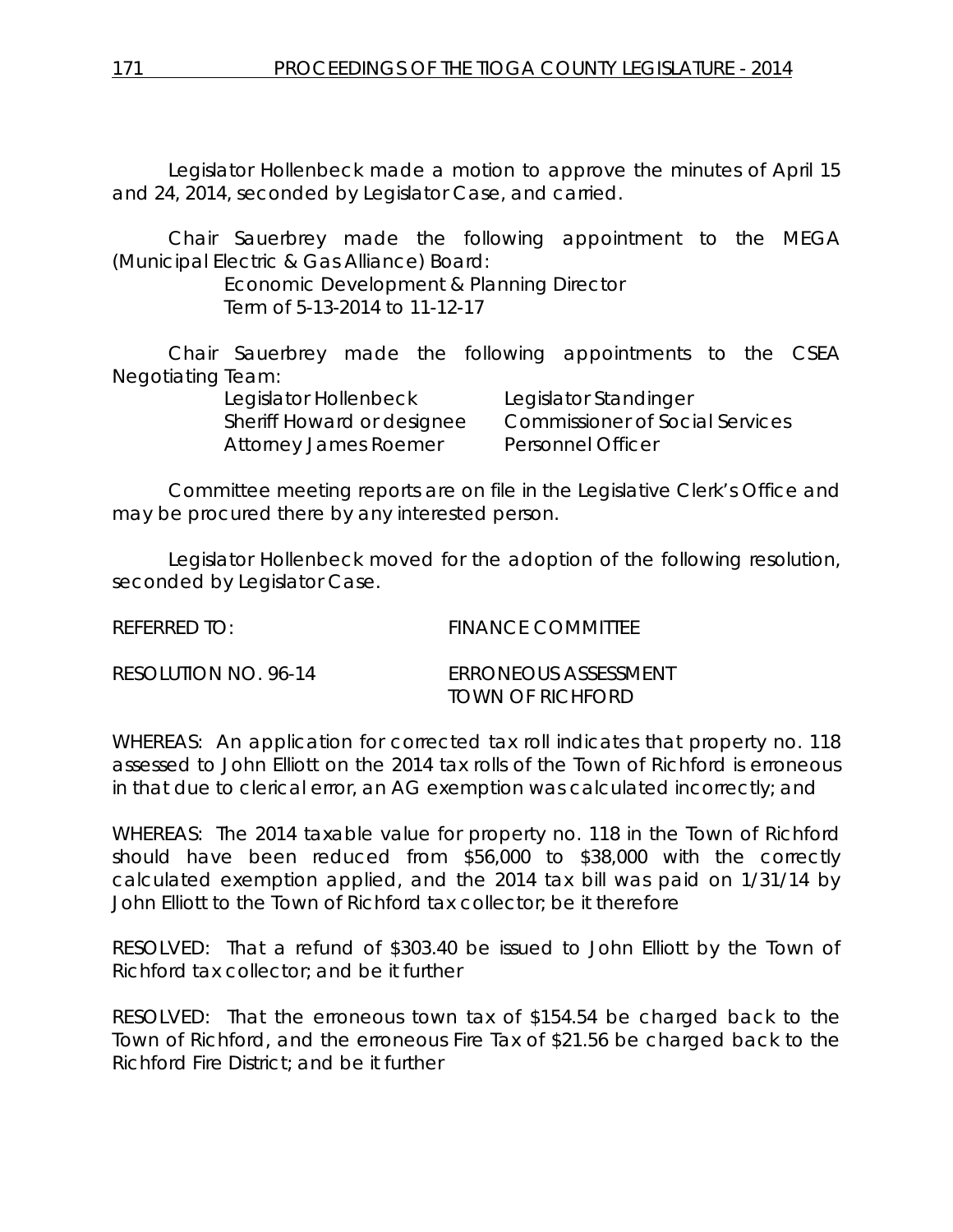RESOLVED: That the erroneous solid waste tax of \$6.68 be charged back to the Solid Waste Fund; and be it further

RESOLVED: That the erroneous county tax of \$120.62 be charged to the proper accounts in the records of the County Treasurer.

ROLL CALL VOTE Yes – Legislators Roberts, Standinger, Weston, Case, Hollenbeck, Huttleston, Monell, and Sauerbrey.

No – None.

Absent – Legislator Sullivan.

RESOLUTION ADOPTED.

Legislator Hollenbeck moved for the adoption of the following resolution, seconded by Legislator Monell.

REFERRED TO: FINANCE COMMITTEE

| RESOLUTION NO. 97-14 | <b>ERRONEOUS ASSESSMENT</b> |
|----------------------|-----------------------------|
|                      | TOWN OF OWEGO               |

WHEREAS: A Supreme Court decision and demand for refund on several properties assessed to Marshland Trail Estates LLC on the 2014 and prior year tax rolls of the Town of Owego reduces the 2011-2013, and 2014 assessments for (4) parcels as follows;

> Account #13604 reduced from \$29,200 to \$20,200 Account #13605 reduced from \$4,700 to \$200 Account #13607 reduced from \$36,200 to \$25,100 Account #13637 reduced from \$5,000 to \$1,000

and

WHEREAS: The 2012-2014 tax bills relating to the 2011-2013 assessment years for the above properties assessed to Marshland Trail Estates LLC in the Town of Owego have been paid; be it therefore

RESOLVED: That a refund of \$1,453.09 be issued by the Tioga County Treasurer's office to Hinman, Howard & Kattell, LLP as attorneys, for overpayment of 2012- 2014 taxes on properties #13604, 13605, 13607, and 13637; and be it further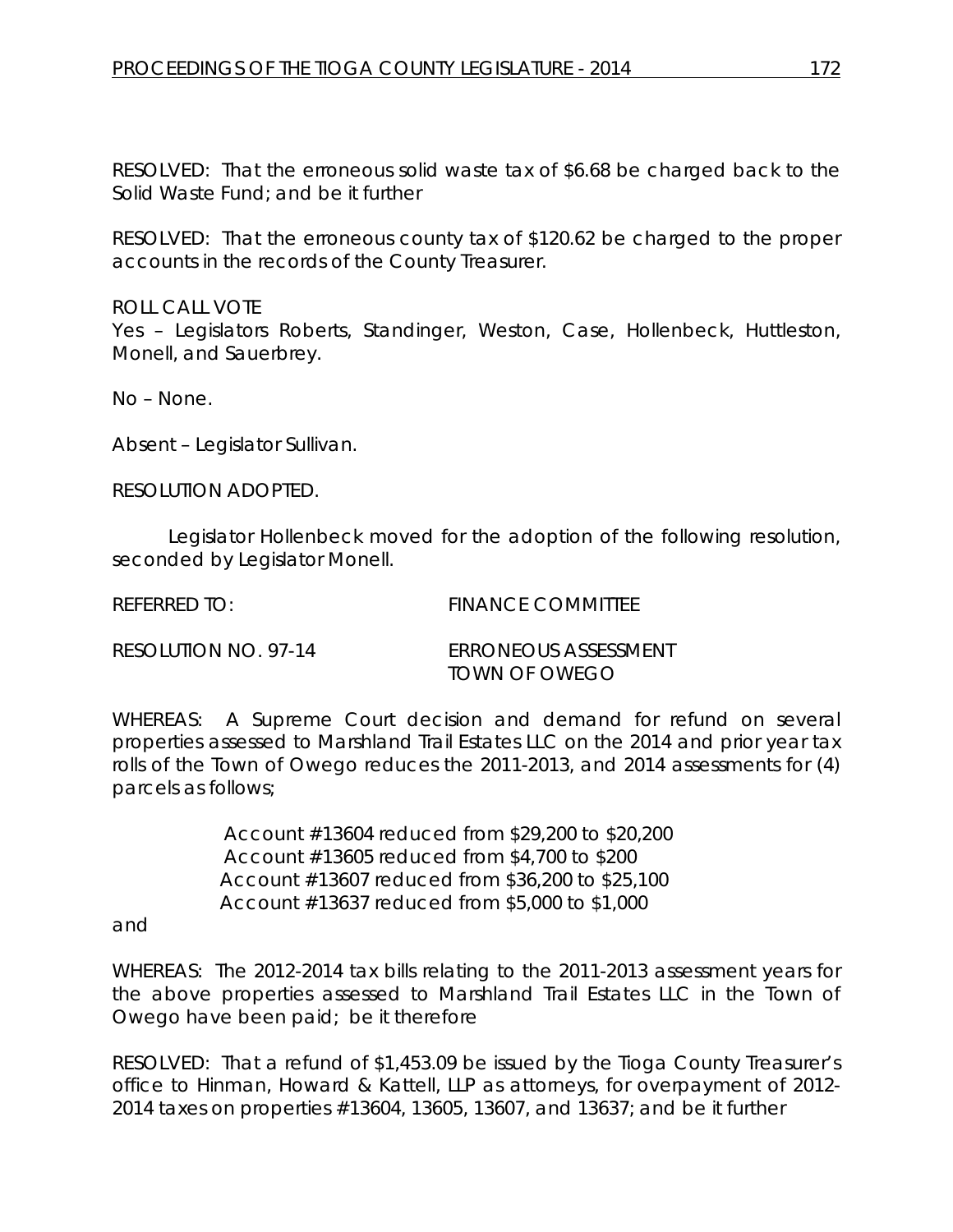RESOLVED: That the erroneous town tax of \$296.11 be charged back to the Town of Owego, and the erroneous Fire Tax of \$195.66 be charged back to the Apalachin Fire District; and be it further

RESOLVED: That the erroneous solid waste tax of \$40.69 be charged back to the Solid Waste Fund; and be it further

RESOLVED: That the erroneous county tax of \$920.63 be charged to the proper accounts in the records of the County Treasurer.

ROLL CALL VOTE

Yes – Legislators Roberts, Standinger, Weston, Case, Hollenbeck, Huttleston, Monell, and Sauerbrey.

No – None.

Absent – Legislator Sullivan.

RESOLUTION ADOPTED.

Legislator Case moved for the adoption of the following resolution, seconded by Legislator Hollenbeck.

REFERRED TO: ED&P COMMITTEE

RESOLUTION NO. 98-14 *AUTHORIZATION TO SUBMIT APPLICATION AND ADMINISTER A NEW YORK STATE HOUSING TRUST FUND CORPORATION – 2014 NEW YORK MAIN STREET PROGRAM GRANT FOR VILLAGE OF WAVERLY DOWNTOWN REVITALIZATION PROGRAM*

WHEREAS: The NYS Housing Trust Fund Corporation through their 2014 New York Main Street Program (NYMS) has made available a funding opportunity for rehabilitation of building stock to foster small business development, expand housing, stimulate reinvestment, enable adaptive reuse, address Americans with Disabilities Act (ADA), address code enforcement issues, energy efficiency and to preserve and revitalize mixed-use (commercial, civic and residential) business districts through building rehabilitation, façade improvement and streetscape improvement grants; and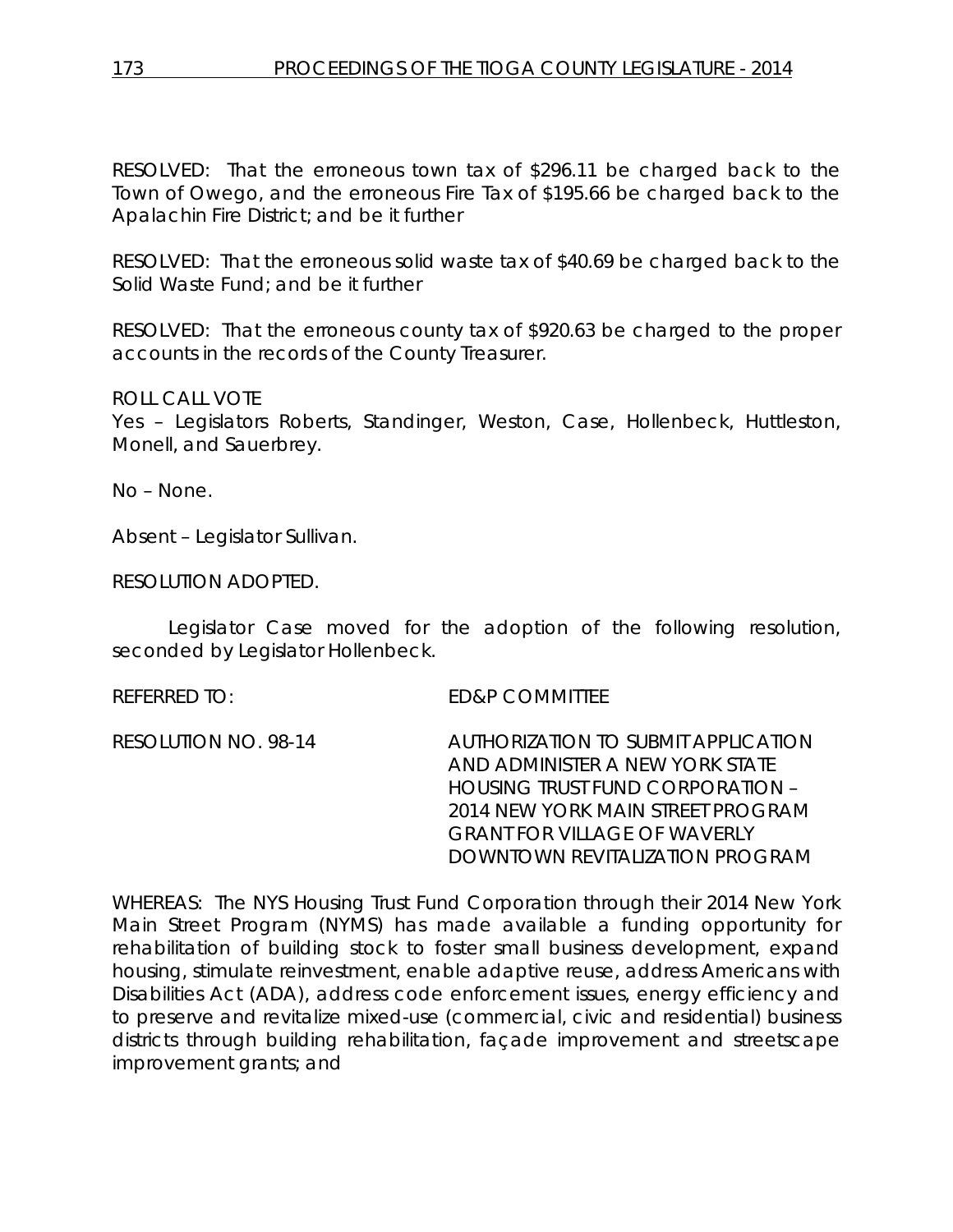WHEREAS: The NYMS Program criteria allows units of government to be eligible applicants and to act as a Local Program Administrator (LPA); and

WHEREAS: The Tioga County Tourism Study (2004) recommends that our revitalization efforts follow the National Trust's Main Street Center 4-point Approach, one of which is – Design: Enhancing the historic commercial district's physical appearance through building rehabilitation, compatible new construction, public improvements and design management systems; and

WHEREAS: The Village of Waverly has continually envisioned this revitalization of their "main street" downtown area to be kept historically sensitive, as is stated in both their 1981 Comprehensive Development Plan and the more recent 2005 Downtown Action Plan. Subsequently, Village of Waverly officials partnered with residents, the New York Community Action Team, the Community and Rural (Regional) Development Institute at Cornell University and New York Main Street Alliance to bring that Downtown Action Plan to life. This NYMS grant will be the next effort to address these plans regarding downtown revitalization goals; and

WHEREAS: Tioga County approved resolutions for the 2010 AND 2011 NYMS Program and for the Village of Owego and Village of Nichols in which programs were approved and are in process; and

WHEREAS: The Village of Waverly approved a resolution in support of this application to the 2014 NYMS Program by Tioga County and is desirous of the County conducting this activity for them; and

WHEREAS: Several property owners in the Village of Waverly downtown business district target area have expressed an interest in utilizing this funding to make building improvements; and

WHEREAS: This grant source requires applicants to administer and ensure successful completion of all assisted projects by evaluating and assuring compliance with all local, state and federal laws and regulations, and allows up to a 7.5% administrative fee as administrative revenue for providing such services; and

WHEREAS: The NYMS Program grant application will be submitted for a total of up to \$250,000 for building rehabilitation and façade improvements with 25% cash match provided by property owners, plus Tioga County Department of Economic Development & Planning will receive revenue for staff time to provide administrative services; therefore be it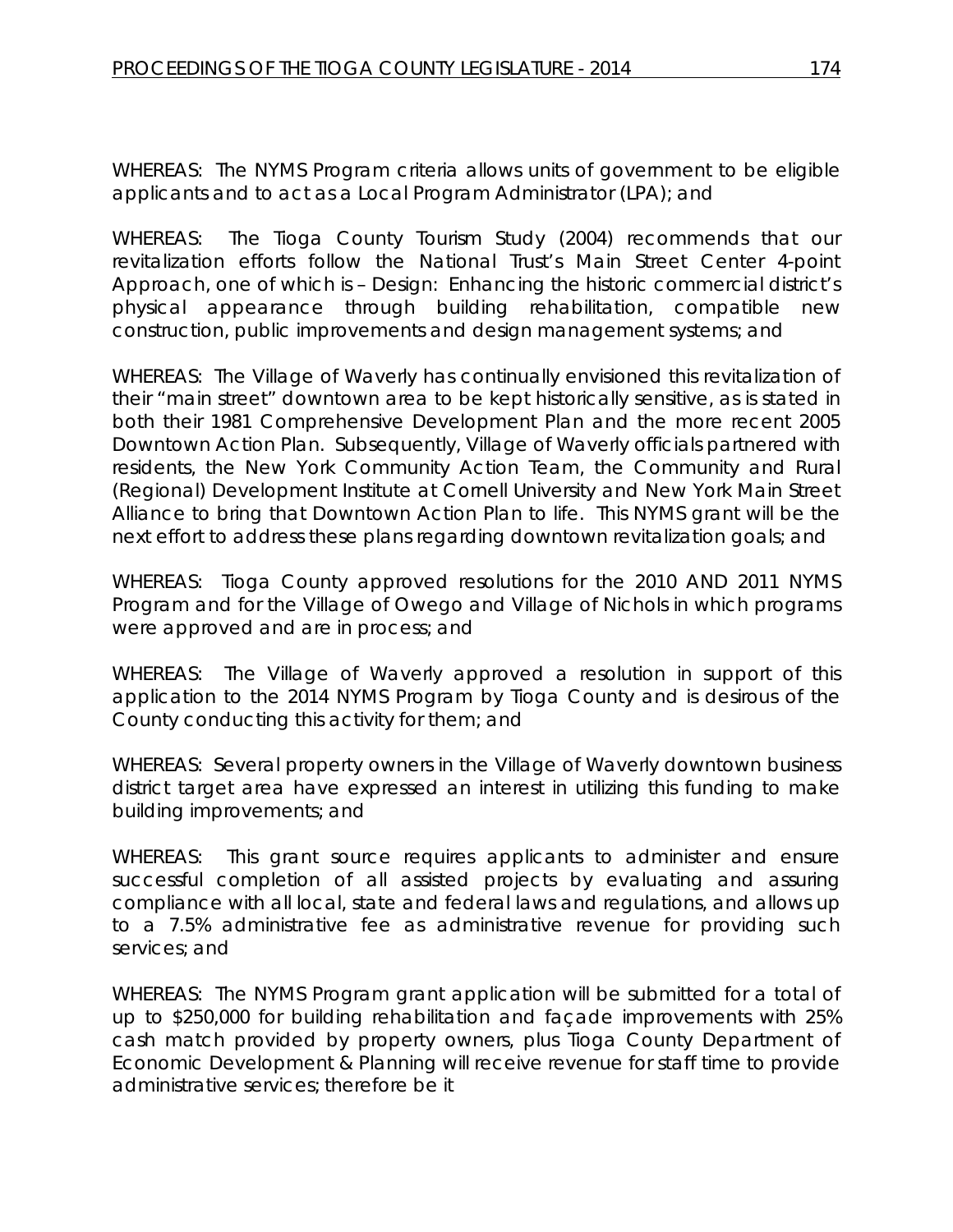RESOLVED: That the Tioga County Legislature hereby authorizes submission and administration of said grant to New York State Housing Trust Fund, NYMS Program in the amount of up to \$250,000 with cash match provided by property owners with up to 7.5% in administrative revenue to be received for providing such services.

ROLL CALL VOTE Yes – Legislators Roberts, Standinger, Weston, Case, Hollenbeck, Huttleston, Monell, and Sauerbrey.

No – None.

Absent – Legislator Sullivan.

RESOLUTION ADOPTED.

Legislator Weston moved for the adoption of the following resolution, seconded by Legislator Case.

| REFERRED TO:         | PUBLIC SAFETY COMMITTEE                                                                         |
|----------------------|-------------------------------------------------------------------------------------------------|
| RESOLUTION NO. 99-14 | AUTHORIZE THE SUBMISSION OF A 2014<br>SHSP-SLETPP HOMELAND SECURITY<br>GRANT – SHERIFF'S OFFICE |

WHEREAS: The NYS Office of Homeland Security has announced a 2014 SHSP-SLETPP Grant; and

WHEREAS: Applications for this grant must be received no later than May 7, 2014; and

WHEREAS: County Policy #47 requires that a resolution be approved before any such grant application be submitted; therefore be it

RESOLVED: That the Tioga County Sheriff's Office be authorized to submit the appropriate grant application for the purpose of securing this funding and authorizes the Chair of the Legislature to sign such application.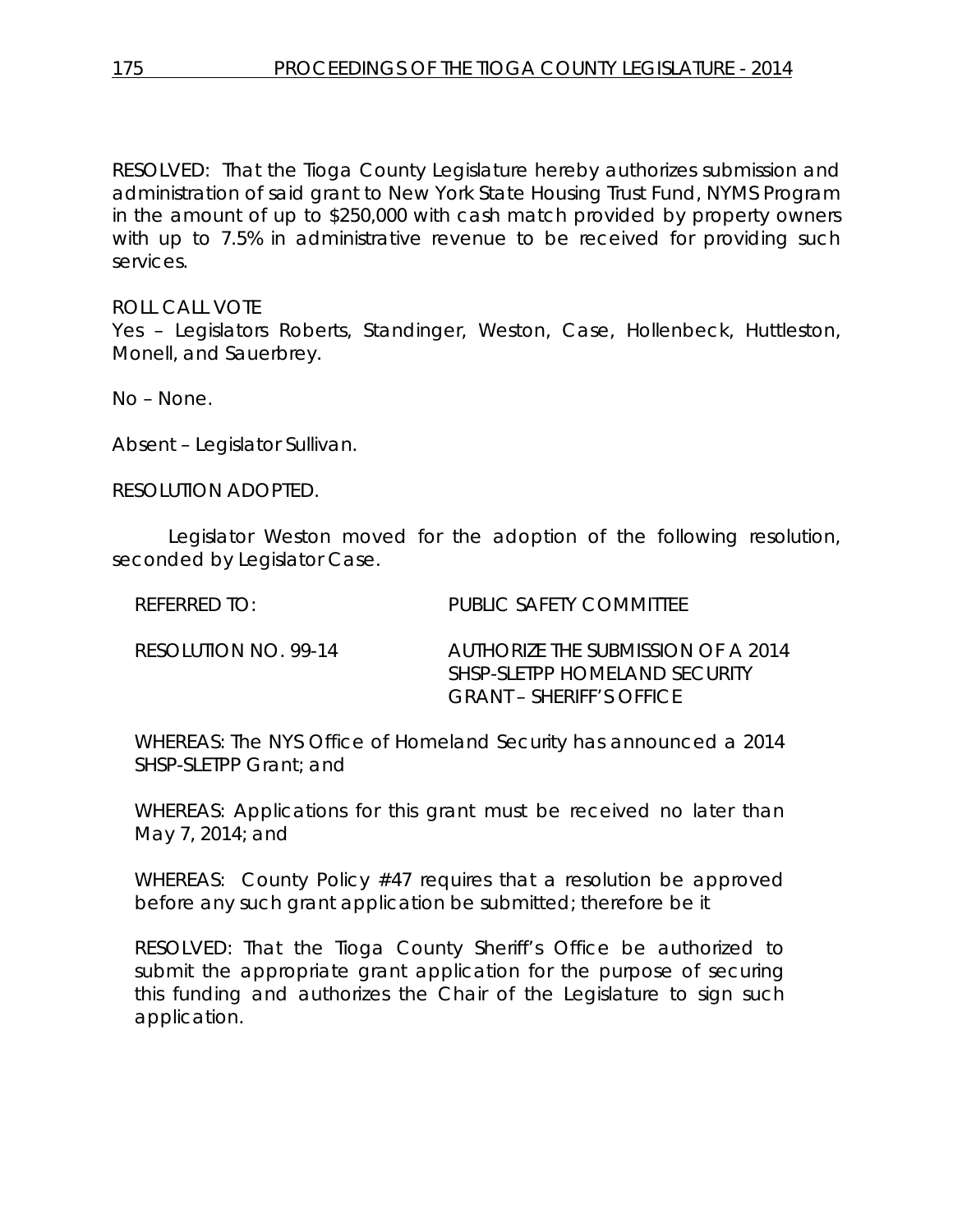Yes – Legislators Roberts, Standinger, Weston, Case, Hollenbeck, Huttleston, Monell, and Sauerbrey.

No – None.

Absent – Legislator Sullivan.

RESOLUTION ADOPTED.

Legislator Weston moved for the adoption of the following resolution, seconded by Legislator Standinger.

REFERRED TO: PUBLIC SAFETY COMMITTEE

RESOLUTION NO. 100-14 *AUTHORIZE THE SUBMISSION OF HOMELAND SECURITY GRANT APPLICATION (SHSP 14) EMERGENCY MANAGEMENT*

WHEREAS: The Office of Homeland Security has issued a grant of \$70,000 to the Tioga County Office of Emergency Management. The grant will be used for situational awareness; communications; and training. 25% of the monies will be appropriated to the Sheriff's Office; and

WHEREAS: The Tioga County Emergency Management Office has to submit an application for this funding by May 7th 2014; and

WHEREAS: Tioga County protocol is to seek permission prior to submitting said application; therefore be it

RESOLVED: That the Tioga County Emergency Management Office be authorized to apply for this grant.

ROLL CALL VOTE

Yes – Legislators Roberts, Standinger, Weston, Case, Hollenbeck, Huttleston, Monell, and Sauerbrey.

No – None.

Absent – Legislator Sullivan.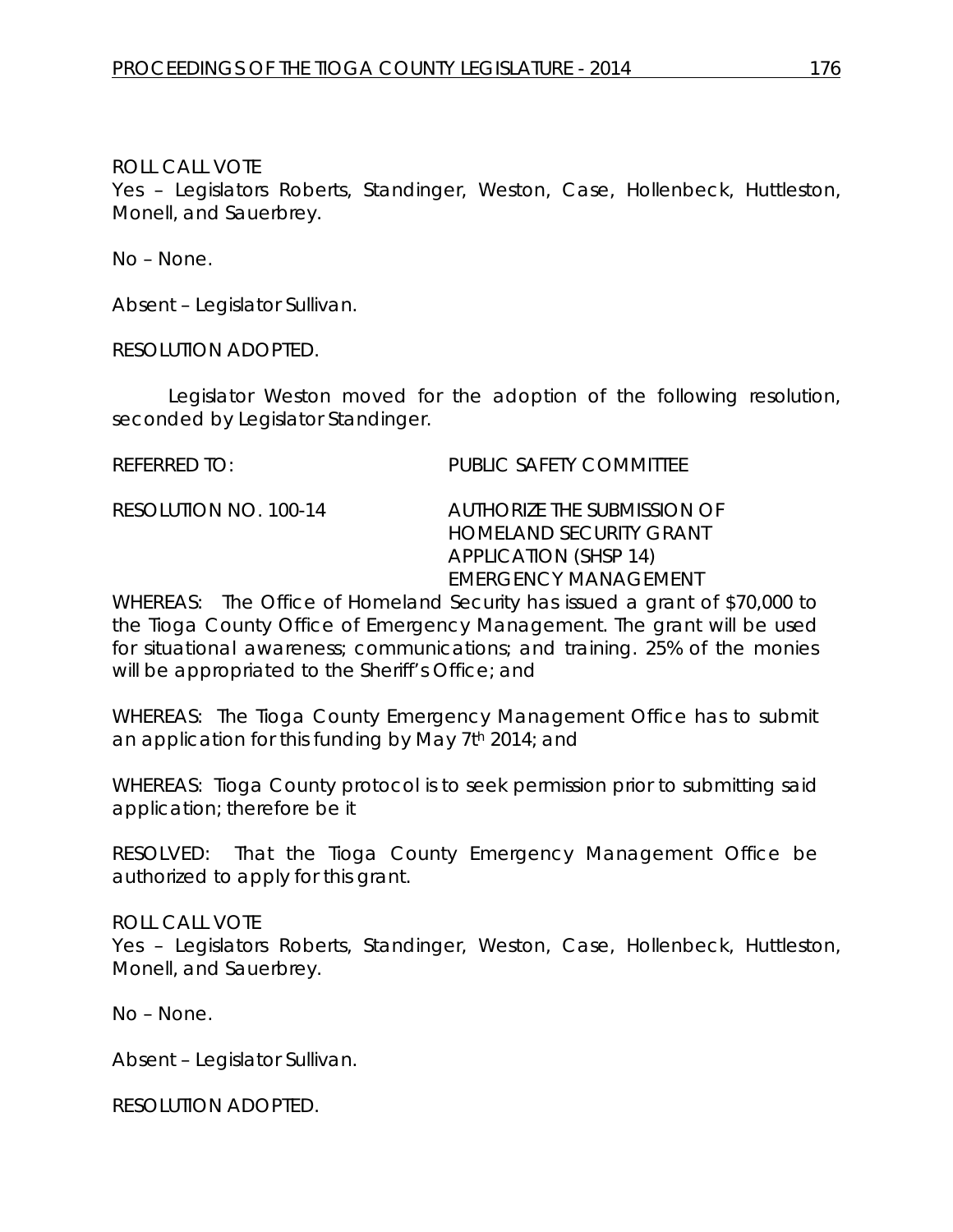Legislator Standinger moved for the adoption of the following resolution, seconded by Legislator Case.

| REFERRED TO           | HEALTH & HUMAN SERVICES COMMITTEE                                                         |
|-----------------------|-------------------------------------------------------------------------------------------|
| RESOLUTION NO. 101-14 | AUTHORIZATION TO APPLY FOR FLOYD HOOKER<br>FOUNDATION CAPITAL GRANT<br>HEAI TH DEPARTMENT |

WHEREAS: The Floyd "Vic" Hooker Foundation has released a competitive grant opportunity for Capital Projects that will benefit the youth of Tioga County; and

WHEREAS: The Tioga County Health Department (TCHD) desires to pursue this grant opportunity to acquire and install two dental chairs within the Health Department clinic to assist in the long-term continuation Dental services for Tioga County youth; and

WHEREAS: The amount of the grant funding is not yet determined, as it will be based upon the competitive award process; and

WHEREAS: This grant does require award recipients to provide at least a 5% contribution to the requested capital project; and

WHEREAS: The County contribution will be a combination of Public Works installing the equipment and TCHD purchasing items related to the installation, all of which will cover the estimated \$2,600 required contribution; and

WHEREAS: If awarded the grant, TCHD will submit a resolution to appropriate the funds at that time; and

WHEREAS: County Policy 47 requires Legislative approval for grant applications that will require either matching/in-kind costs or the signature of the Chief Elected Official; therefore be it

RESOLVED: The Tioga County Department of Health is authorized to submit a grant application to the Floyd "Vic" Hooker Foundation.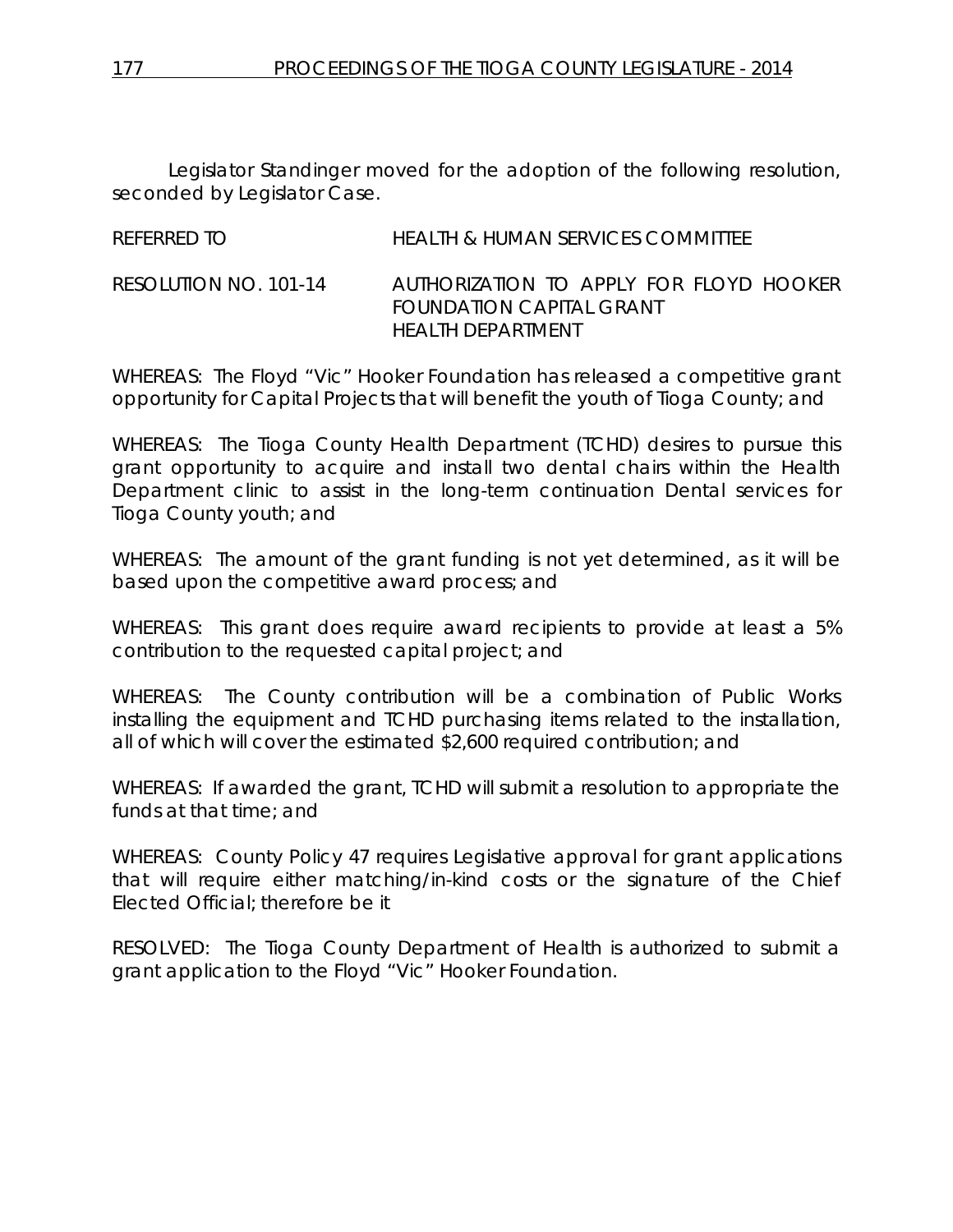Yes - Legislators Roberts, Standinger, Weston, Case, Hollenbeck, Huttleston, Monell, and Sauerbrey.

No – None.

Absent – Legislator Sullivan.

RESOLUTION ADOPTED.

Legislator Hollenbeck moved for the adoption of the following resolution, seconded by Legislator Case.

| REFERRED TO:          | ADMINISTRATIVE SERVICES COMMITTEE<br>FINANCE/LEGAL COMMITTEE |
|-----------------------|--------------------------------------------------------------|
| RESOLUTION NO. 102-14 | <b>MORTGAGE TAX DISTRIBUTION</b>                             |

RESOLVED: That the mortgage tax report for the period October 1, 2013 to March 31, 2014 be and it hereby is accepted; further

RESOLVED: That the County Treasurer be authorized and directed to pay to the Supervisors of the several Towns and the Treasurers of the several Villages the amounts apportioned to them as follows:

| \$29,154.75  |
|--------------|
| 7,393.81     |
| 5,483.87     |
| 20,396.78    |
| 940.11       |
| 11,195.80    |
| 1,323.96     |
| 7,448.15     |
| 547.20       |
| 94,538.56    |
| 6,757.60     |
| 3,636.55     |
| 9,639.74     |
| 1,162.10     |
| 10,590.33    |
| \$210,209.31 |
|              |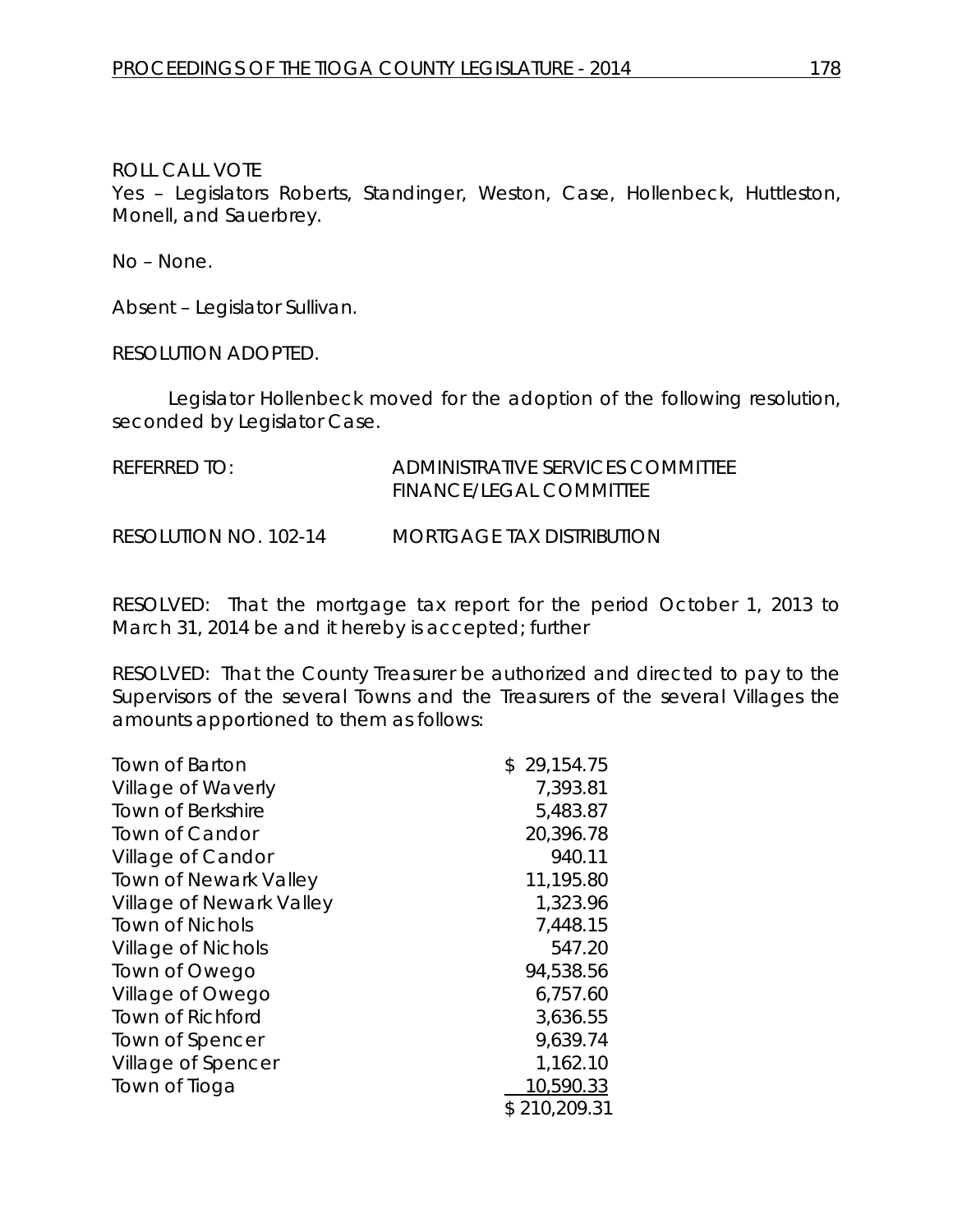Yes – Legislators Roberts, Standinger, Weston, Case, Hollenbeck, Huttleston, Monell, and Sauerbrey.

No – None.

Absent – Legislator Sullivan.

RESOLUTION ADOPTED.

Legislator Standinger moved for the adoption of the following resolution, seconded by Legislator Case.

| referred to:          | HEALTH & HUMAN SERVICES COMMITTEE |
|-----------------------|-----------------------------------|
| RESOLUTION NO. 103–14 | APPROVE FUNDING                   |

*2014 YOUTH BUREAU PROGRAM FUNDING*

WHEREAS: The Tioga County Legislature approves Youth Bureau program funding which is 100% reimbursable from the New York State Office of Children and Family Services; and

WHEREAS: The Tioga County Youth Board has reviewed 2014 applications for funding which are consistent with guidelines previously presented to the Legislative Committee; now therefore be it

RESOLVED: That the following programs recommended by the Tioga County Youth Board for program year 2014 be approved by the Tioga County Legislature in the amounts indicated:

| <b>Cooperative Extension Family Resource Centers</b> | \$10,578 |
|------------------------------------------------------|----------|
| Tioga Central School District Summer Recreation      | \$8,000  |
| Spencer-Van Etten Schools After School Program       | \$7,011  |
| <b>Big Brothers Big Sisters</b>                      | \$5,000  |
| Tioga County Council on Alcohol & Substance Abuse    | \$2,000  |
| Newark Valley Joint Summer recreation                | \$1,200  |
| Town of Richford Summer Recreation                   | \$1,000  |
| Village of Spencer Summer recreation                 | \$1,000  |
|                                                      | \$35,789 |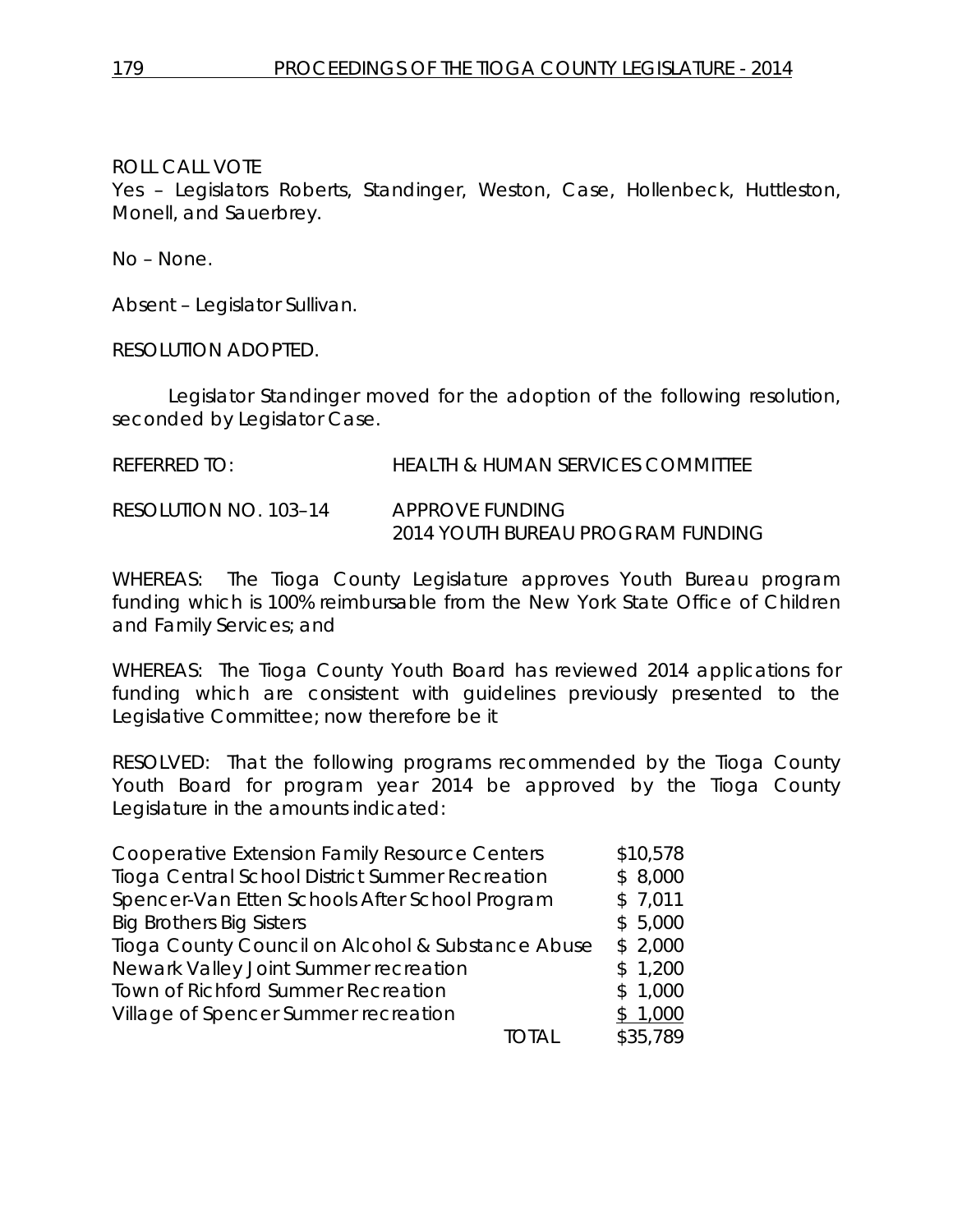Yes – Legislators Roberts, Standinger, Weston, Case, Hollenbeck, Huttleston, Monell, and Sauerbrey.

No – None.

Absent – Legislator Sullivan.

RESOLUTION ADOPTED.

Legislator Standinger moved for the adoption of the following resolution, seconded by Legislator Hollenbeck.

| REFERRED TO:          | <b>HEALTH &amp; HUMAN SERVICES COMMITTEE</b><br><b>FINANCE COMMITTEE</b> |
|-----------------------|--------------------------------------------------------------------------|
| RESOLUTION NO. 104-14 | APPROPRIATIONS OF FUNDS<br>YOUTH BURFAU                                  |

WHEREAS: Additional funding has been awarded to the Youth Bureau; and

WHEREAS: Appropriation of Funds requires Legislative approval; therefore be it

RESOLVED: That funding be appropriated as follows:

|     | From: A3820.00 State Aid: Youth Programs | \$8,373                     |         |
|-----|------------------------------------------|-----------------------------|---------|
| To: |                                          | A7310.41.540 Reimbursements | \$8,373 |

ROLL CALL VOTE

Yes – Legislators Roberts, Standinger, Weston, Case, Hollenbeck, Huttleston, Monell, and Sauerbrey.

No – None.

Absent – Legislator Sullivan.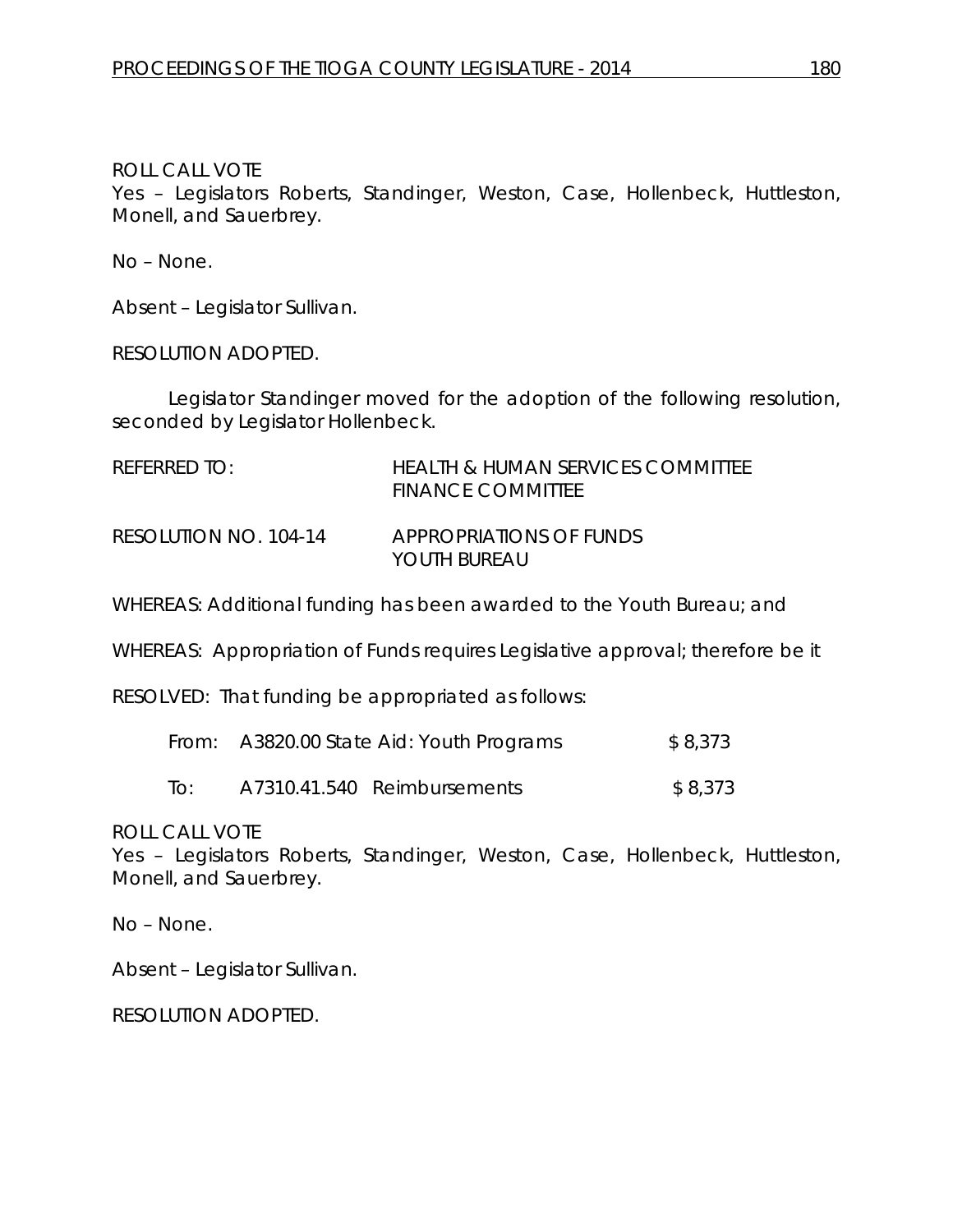Legislator Standinger moved for the adoption of the following resolution, seconded by Legislator Monell.

REFERRED TO HEALTH & HUMAN SERVICES COMMITTEE

RESOLUTION NO. 105-14 *APPROPRIATION OF FUNDS HEALTH DEPARTMENT*

WHEREAS: The Tioga County Health Department (TCHD) received Legislative approval to apply for a competitive grant opportunity titled "Healthy Neighborhoods Preventive Health Cornerstones" via Resolution 330-13; and

WHEREAS: New York State Department of Health has awarded TCHD the grant; and

WHEREAS: This grant program does not require matching County expenditures; and

WHEREAS: The funding requires appropriation into the TCHD budget; and

WHEREAS: Appropriations of Funds requires Legislative approval; therefore be it

RESOLVED: That funding be appropriated as follows:

From: A 3464.00 State Aid: Environmental Health \$75,000

To: A 4090.40-640 Environmental Health Supplies \$75,000

ROLL CALL VOTE

Yes – Legislators Roberts, Standinger, Weston, Case, Hollenbeck, Huttleston, Monell, and Sauerbrey.

No – None.

Absent – Legislator Sullivan.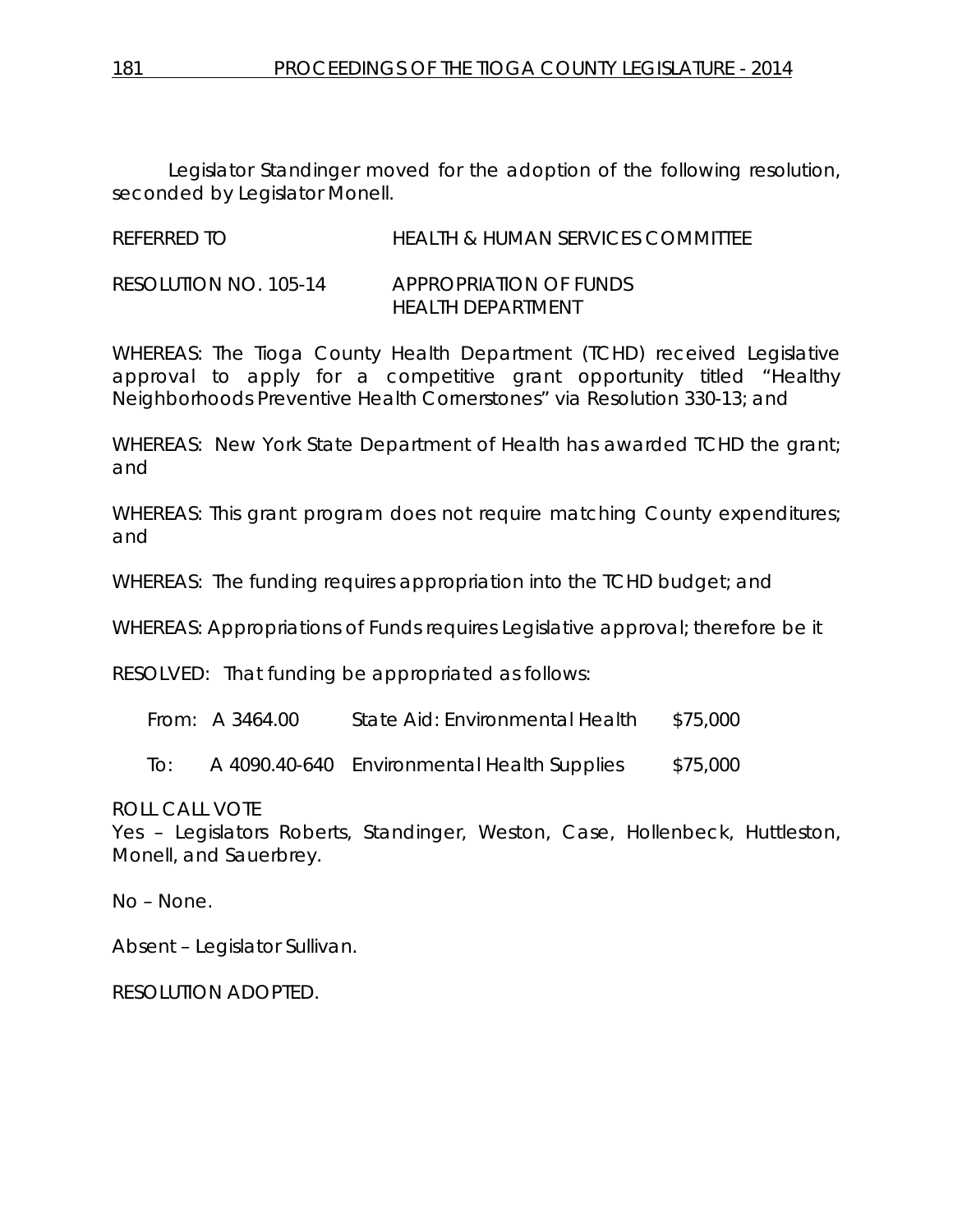Legislator Case moved for the adoption of the following resolution, seconded by Legislator Hollenbeck.

REFERRED TO: ED&P COMMITTEE

RESOLUTION NO. 106–14 *APPOINT MEMBER TO THE TIOGA COUNTY LOCAL DEVELOPMENT CORPORATION*

WHEREAS: Scott McDonald has resigned from the Tioga County Local Development Corporation as of April 30, 2014; and

WHEREAS: The Tioga County Local Development Corporation Board of Directors has found Abbey Hendrickson willing and able to fill said vacancy; therefore be it

RESOLVED: That the Tioga County Legislature hereby appoints Abbey Hendrickson to fill said vacancy and serve the remainder of Scott McDonald's unexpired term of 5/13/14 - 3/31/15.

ROLL CALL VOTE

Yes – Legislators Roberts, Standinger, Weston, Case, Hollenbeck, Huttleston, Monell, and Sauerbrey.

No – None.

Absent – Legislator Sullivan.

RESOLUTION ADOPTED.

Legislator Case moved for the adoption of the following resolution, seconded by Legislator Hollenbeck.

REFERRED TO: ED&P COMMITTEE FINANCE COMMITTEE

RESOLUTION NO. 107-14 *AUTHORIZE DISBURSEMENT OF HUD CDBG REVOLVING LOAN FUNDS TO TIOGA COUNTY INDUSTRIAL DEVELOPMENT AGENCY (TCIDA) FOR DOUBLE AUGHT LUMBER*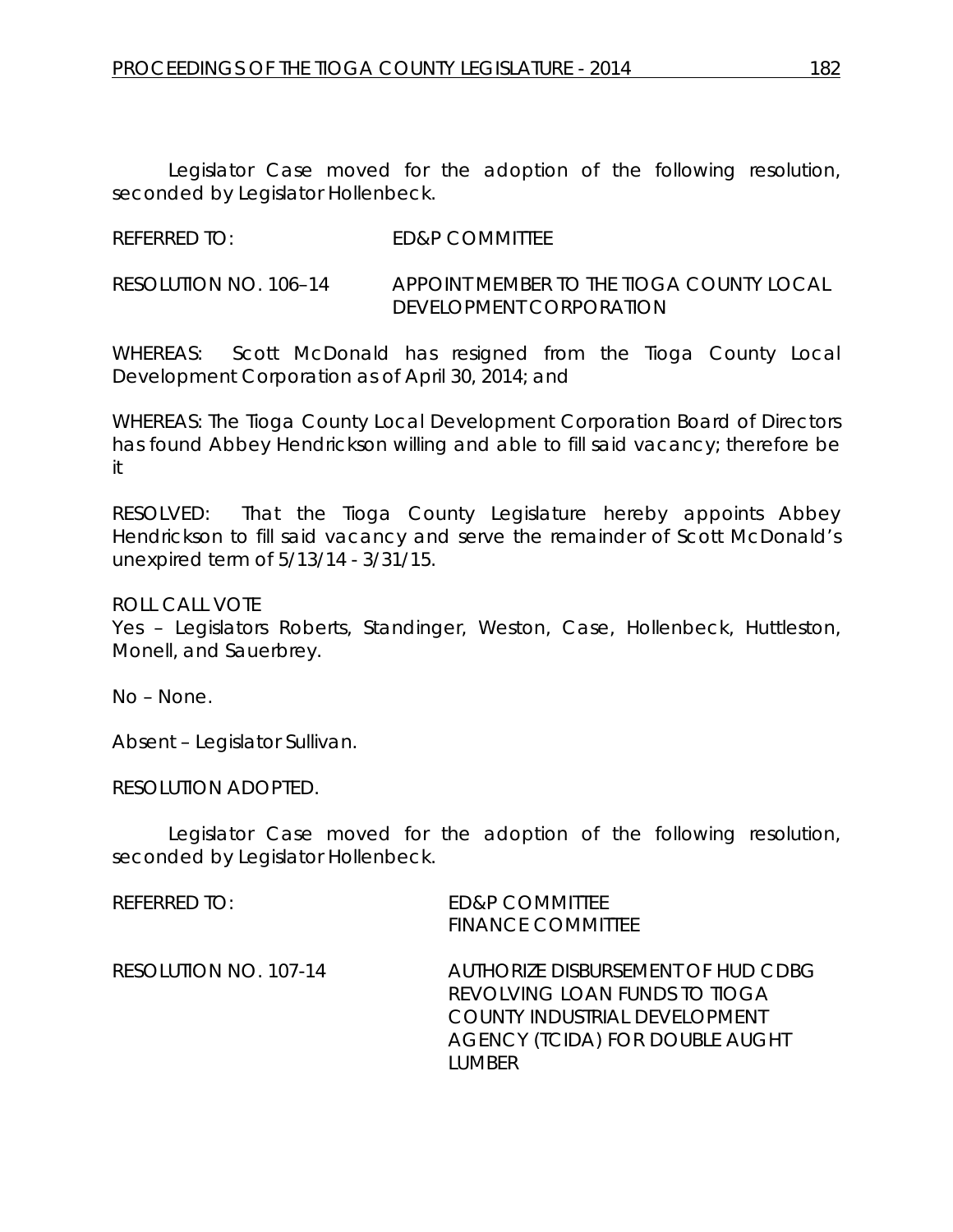WHEREAS: Tioga County and the Tioga County Industrial Development Agency (TCIDA) entered into a Small Cities Community Development Block Grant Program Subrecipient Agreement for a revolving loan program funded by the settlement proceeds with Howland Brothers Co., Inc. and others; and

WHEREAS: The Legislature needs to authorize the Treasurer to disburse funds from the settlement account to the TCIDA prior to each and every disbursing of loan proceeds; and

WHEREAS: The TCIDA has certified to Tioga County that the loan applicant, Double Aught Lumber, has satisfied all of the requirements, which are conditions precedent to the execution of loan documents and the disbursement of loan proceeds in the sum of \$175,000; and

WHEREAS: The Department of Economic Development and Planning has reviewed and approved the certification and the required checklist of conditions precedent to execution of loan documents and disbursement of funds in the sum of \$175,000; therefore be it

RESOLVED: That the Tioga County Legislature authorizes the Treasurer to disburse the sum of \$175,000 from the HUD CDBG account number CE8668.40 to the TCIDA to be loaned to Double Aught Lumber and utilized according to the Small Cities Community Development Block Grant Program Subrecipient Agreement.

# ROLL CALL VOTE

Yes – Legislators Roberts, Standinger, Weston, Case, Hollenbeck, Huttleston, Monell, and Sauerbrey.

No – None.

Absent – Legislator Sullivan.

RESOLUTION ADOPTED.

Legislator Roberts moved for the adoption of the following resolution, seconded by Legislator Monell.

REFERRED TO: PUBLIC WORKS

RESOLUTION NO. 108-14 *AWARD CONSTRUCTION INSPECTION TO DELTA ENGINEERS FOR WEST CREEK RD. BRIDGE PROJECT BIN: 3335150*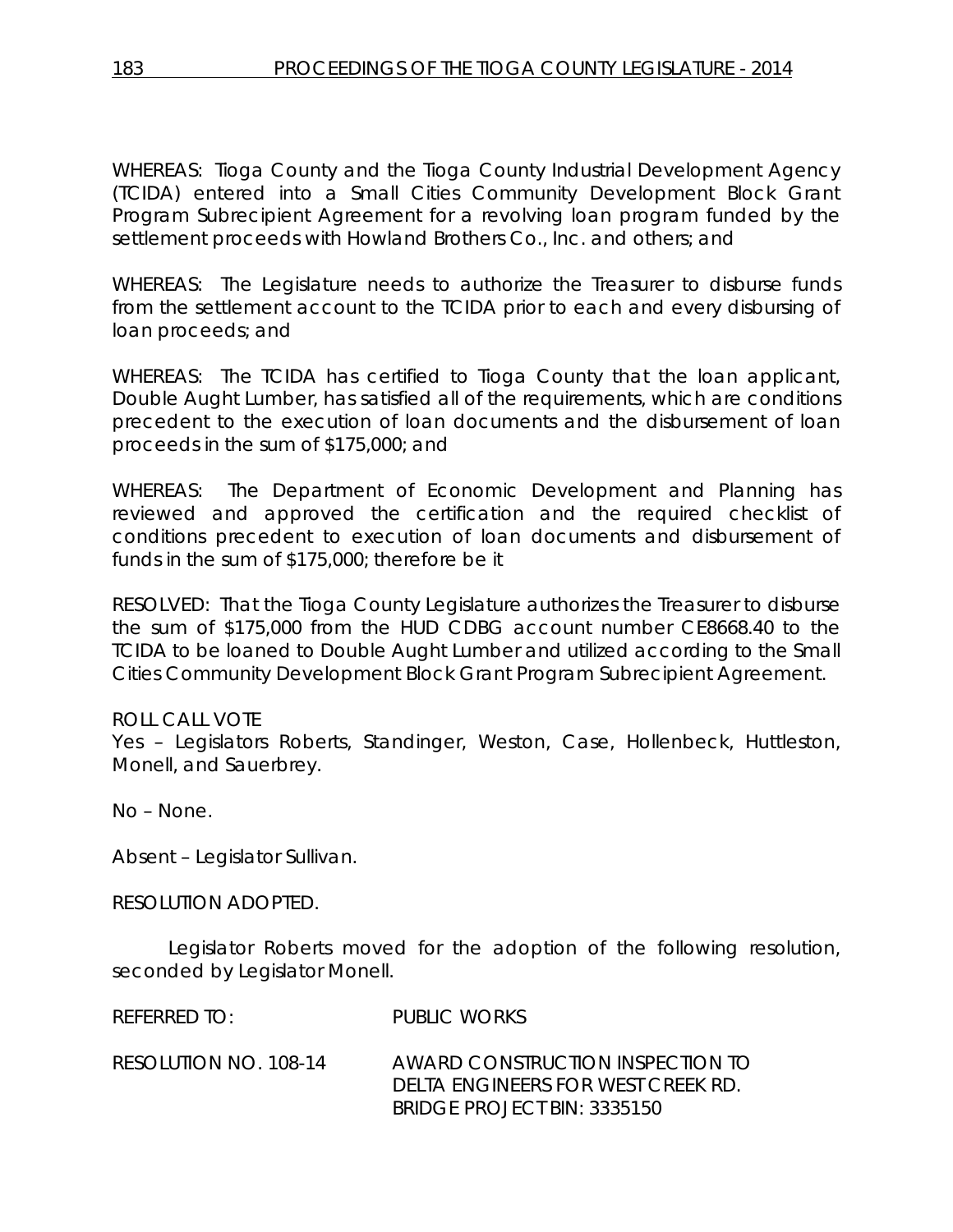WHEREAS: Tioga County bonded for a program for rehabilitation of various bridges within the County; and

WHEREAS: Funds are available for the inspection of these bridges as part of the Bond Issue; and

WHEREAS: The West Creek Rd. Bridge over E. Branch Owego Creek (BIN: 3335150) is one of the bridges in the program; and

WHEREAS: Delta Engineers did the design phase for this bridge; and

WHEREAS: The Commissioner of Public Works received a proposal for the inspections services for the West Creek Rd. Bridge Project (BIN: 3335150) in the amount of \$84,370; therefore be it

RESOLVED: That the Tioga County Legislature award the inspection services contract to Delta Engineers, Endwell, NY not to exceed \$84,370 to be paid out of the West Creek Rd. Bridge Project H2013.07.

ROLL CALL VOTE

Yes – Legislators Roberts, Standinger, Weston, Case, Hollenbeck, Huttleston, Monell, and Sauerbrey.

No – None.

Absent – Legislator Sullivan.

RESOLUTION ADOPTED.

Legislator Roberts moved for the adoption of the following resolution, seconded by Legislator Monell.

REFERRED TO: PUBLIC WORKS

RESOLUTION NO. 109-14 *AWARD CONSTRUCTION INSPECTION TO MCFARLAND JOHNSON ENGINEERS FOR CATATONK CREEK RD. BRIDGE PROJECT BIN: 3335130*

WHEREAS: The Catatonk Hill Rd. Bridge (BIN: 3335130) has been placed on the FHWA program; and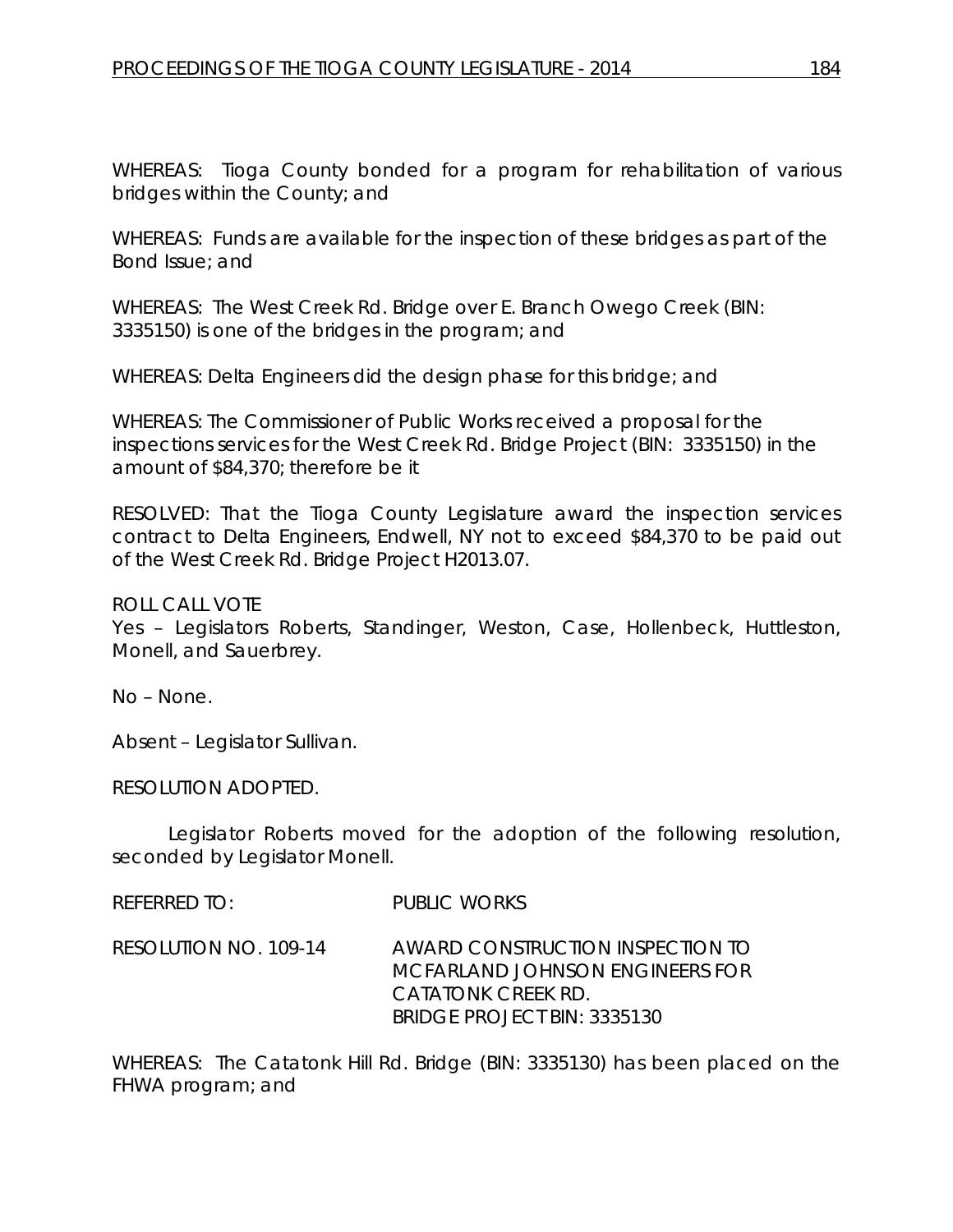WHEREAS: McFarland Johnson did the design phase for this bridge; and

WHEREAS: This project will be funded as follows:

| Federal: | 80% |
|----------|-----|
| State:   | 15% |
| Local:   | 5%  |

and

WHEREAS: The Commissioner of Public Works received a proposal for the inspections services for the Catatonk Hill Rd. Bridge Project BIN: 3335130 in the amount of \$140,716.08; therefore be it

RESOLVED: That the Tioga County Legislature award the inspection services contract to McFarland Johnson Engineers, Binghamton, NY not to exceed \$140,716.08 to be paid out of the Catatonk Hill Rd. Bridge Project H2013.05.

### ROLL CALL VOTE

Yes – Legislators Roberts, Standinger, Weston, Case, Hollenbeck, Huttleston, Monell, and Sauerbrey.

No – None.

Absent – Legislator Sullivan.

RESOLUTION ADOPTED.

Legislator Hollenbeck moved for the adoption of the following resolution, seconded by Legislator Standinger.

REFERRED TO: LEGISLATIVE WORKSESSION

RESOLUTION NO. 110–14 *AMEND POLICY 11: TRAVEL POLICY AND PROCEDURES*

WHEREAS: Policy 11 Travel Policy and Procedures Section VII. Meal Allowances needs clarification; therefore be it

RESOLVED: That Policy 11 Travel Policy and Procedure Section VII. Meal Allowances be amended as follows: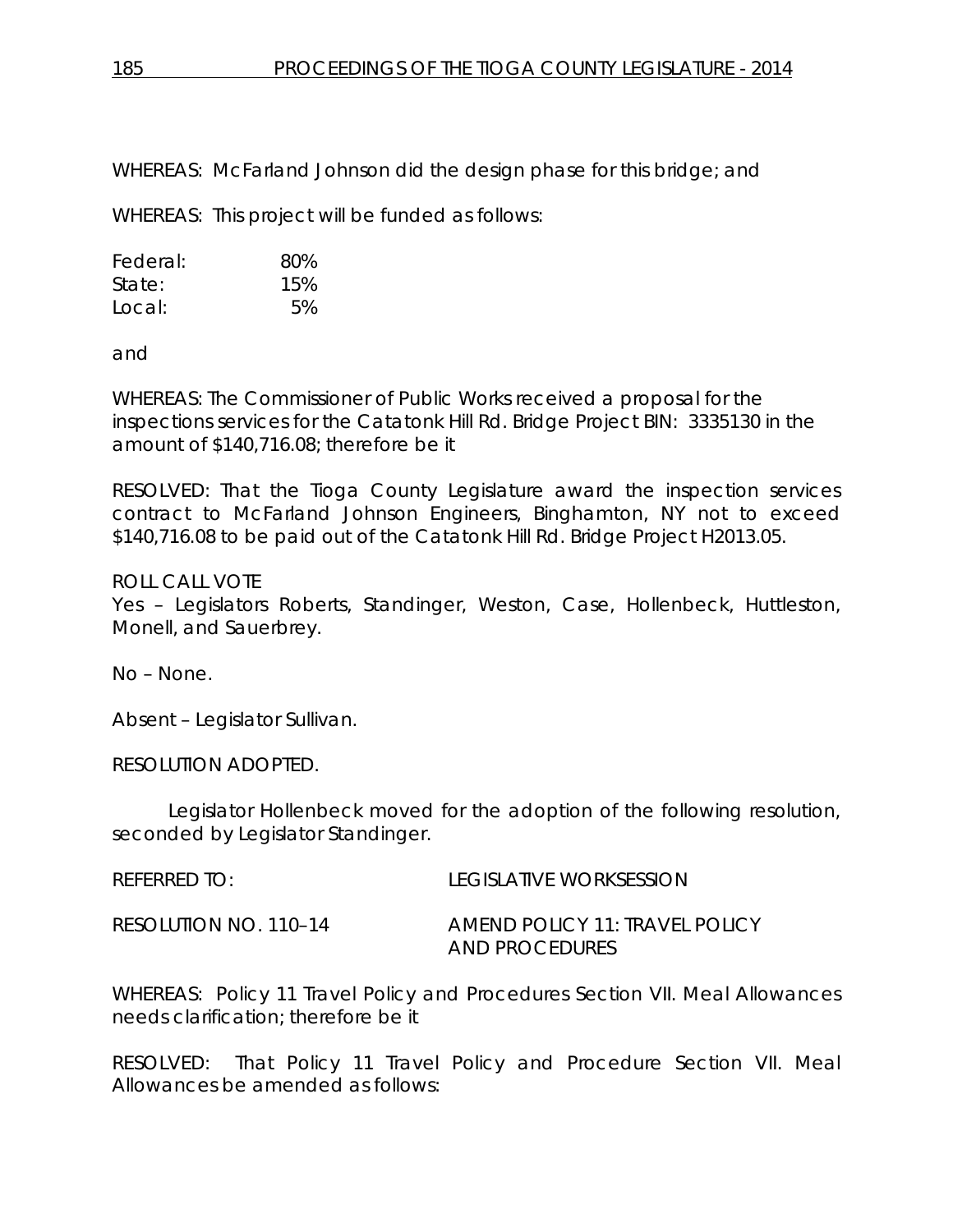Section VII. Meal Allowances

- A. has added "(Exhibit A attached)"
- B. 1. Meals will be allowed as follows at time of overnight travel:

Exhibit A has been attached to the policy

And be it further

RESOLVED: That the remainder of Policy 11 Travel Policy and Procedures shall remain in full force and effect.

ROLL CALL VOTE Yes – Legislators Roberts, Standinger, Weston, Case, Hollenbeck, Huttleston, Monell, and Sauerbrey.

No – None.

Absent – Legislator Sullivan.

RESOLUTION ADOPTED.

Legislator Hollenbeck moved for the adoption of the following resolution, seconded by Legislator Monell.

REFERRED TO: PERSONNEL COMMITTEE

RESOLUTION NO. 111-14 *AMEND COUNTY POLICY 14: SMOKING*

WHEREAS: County Policy 14 provides restrictions on smoking in County buildings and on County property; and

WHEREAS: The citation of the Public Health Law Section currently in the Policy is incorrect; and

WHEREAS: The recent emergence and popularity of "e-cigarettes" or "personal vaporizers" has prompted the need to include said devices in the definition of "smoking" within the Policy; therefore be it

RESOLVED: That the reference to Public Health Law, "Article 13-E Section 1399(0)(6)" be changed to "Article 13-E Section 1399-o (1)"; and be it further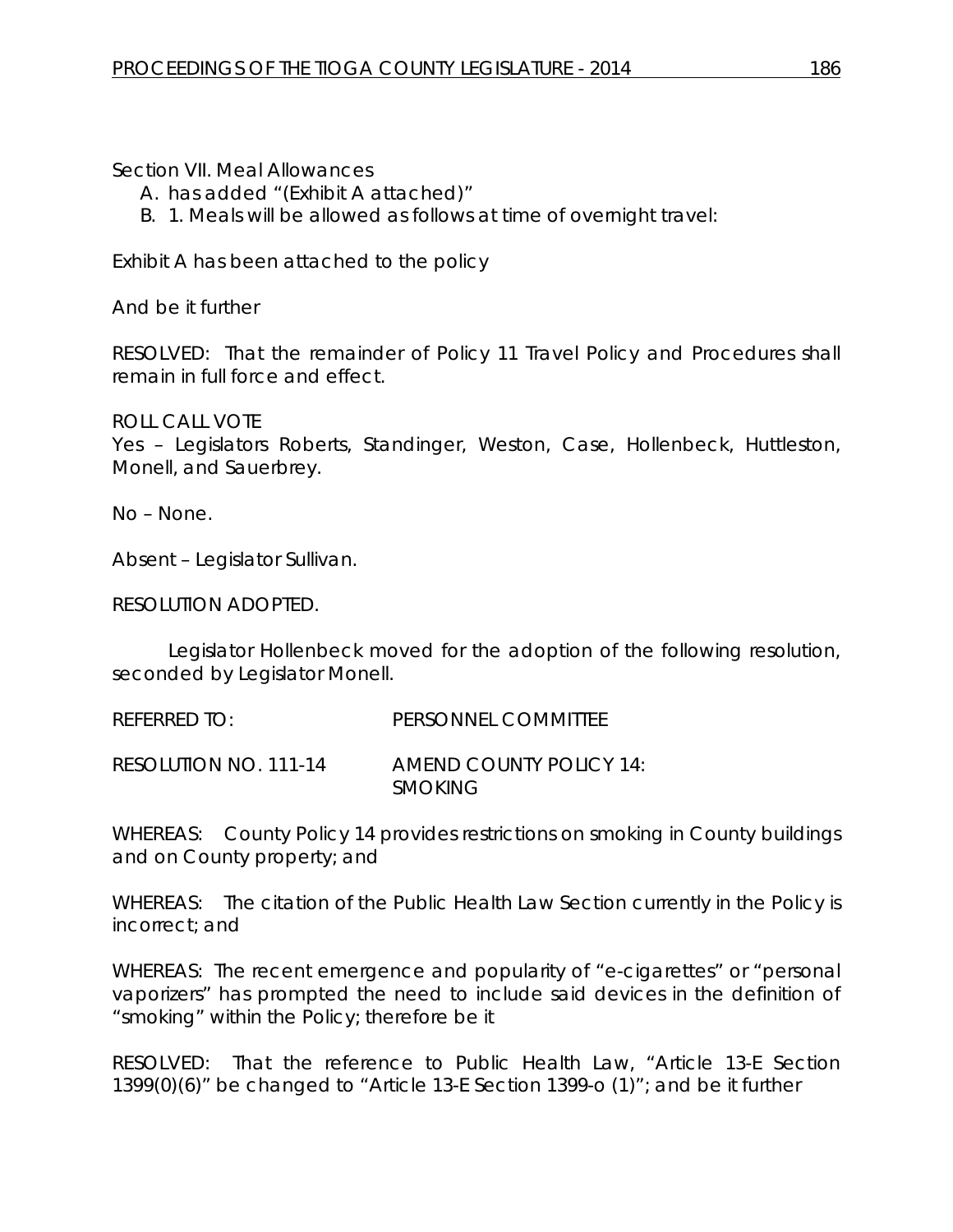RESOLVED: That County Policy 14, Section III A is hereby amended to read as follows:

"smoking" means the burning of a lighted cigar, cigarette, pipe or other matter or substance which contains tobacco and also use of such devices as ecigarettes and personal vaporizers.

and be it further

RESOLVED: That the remainder of the Policy remain unchanged at this time.

ROLL CALL VOTE

Yes – Legislators Roberts, Standinger, Weston, Case, Hollenbeck, Huttleston, Monell, and Sauerbrey.

No – None.

Absent – Legislator Sullivan.

RESOLUTION ADOPTED.

Legislator Standinger moved for the adoption of the following resolution, seconded by Legislator Monell.

| referred to:          | <b>HHS COMMITTEE</b><br>PERSONNEL COMMITTEE                            |
|-----------------------|------------------------------------------------------------------------|
| RESOLUTION NO. 112-14 | AUTHORIZE CONTRACT<br><b>SUPERIOR GROUP</b><br>TIOGA EMPLOYMENT CENTER |

WHEREAS: Broome & Tioga Counties, in partnership through the Broome/Tioga Workforce Development Board, provides for the delivery of employment and training services under the Workforce Investment Act of 1998; and

WHEREAS: The Tioga Employment Center continues to have a need for a Resource Room Aide to assist individuals in the Employment Center's Resource Room with operation of computers and various computer programs, to instruct clients on how to use NYS Dept of Labor job site, and to assist clients in accessing employment opportunities; and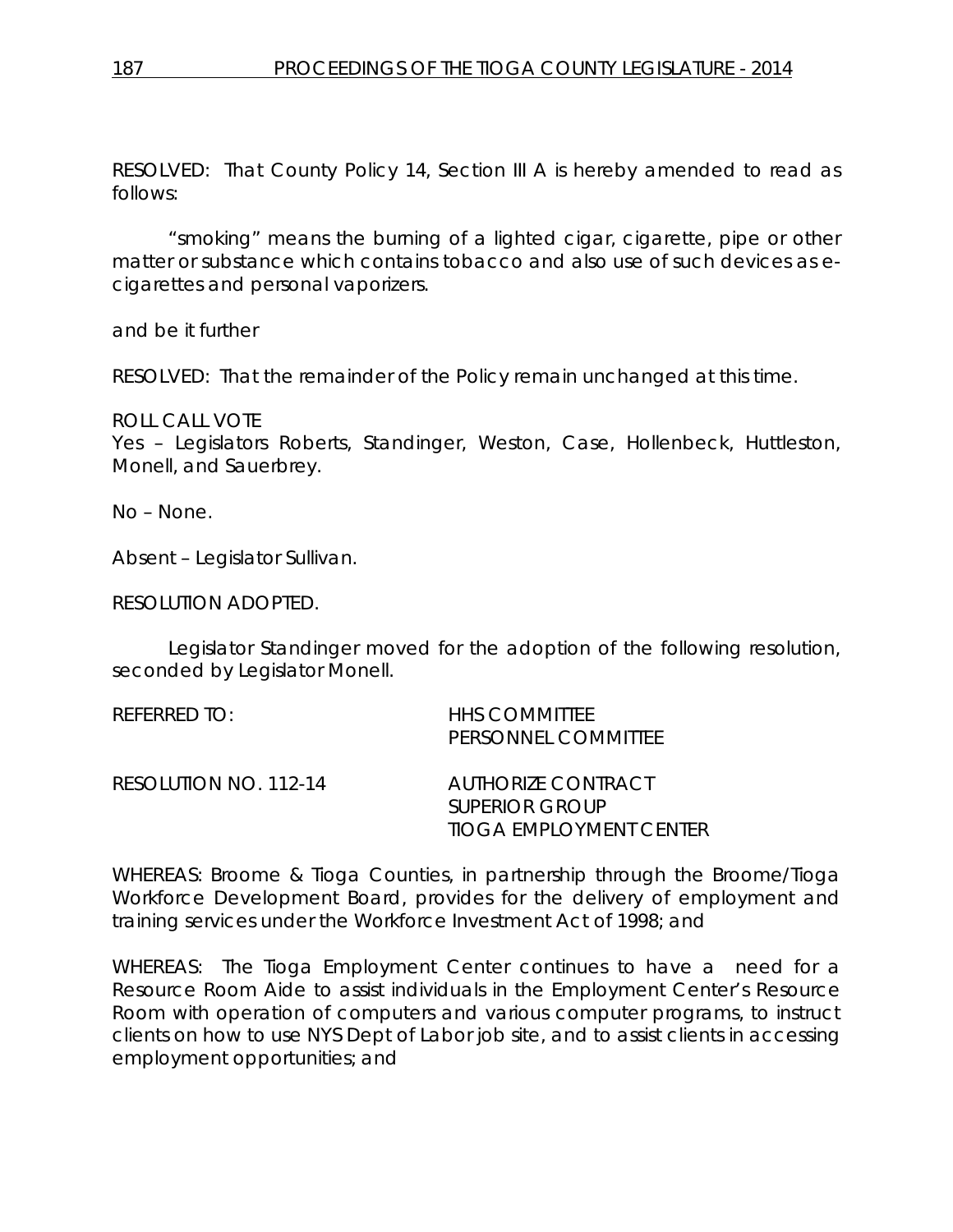WHEREAS: Superior Group is able to provide such services for the Tioga Employment Center, from July 1, 2014 to June 30, 2015, and said contract is to be funded entirely by the Workforce Investment Act; and

WHEREAS: The funds necessary for said contract were included in the WIA PY 2014 Budget under the WIA Grant; and

WHEREAS: The Supervisor of the Tioga Employment Center is authorized to enter into such contract as indicated; and

WHEREAS: Said contract would provide for compensation at the bill rate of \$10.24 per hour at a maximum of 27 hours per week from 7/1/14-12/31/14; and at the bill rate of \$11.20 per hour from 1/1/15 to 6/40/15 to adjust for changes in the NYS minimum wage rate; therefore be it

RESOLVED: That the Tioga County Legislature authorize the Supervisor of Tioga Employment Center to enter into a contract, upon approval by the County Attorney, with Superior Group at the bill rate of \$10.24 per hour for six months, and bill rate of \$11.20 per hour for six months at a maximum of 27 hours per week, effective July 1, 2014 through June 30, 2015.

ROLL CALL VOTE

Yes – Legislators Roberts, Standinger, Weston, Case, Hollenbeck, Huttleston, Monell, and Sauerbrey.

No – None.

Absent – Legislator Sullivan.

### RESOLUTION ADOPTED.

Legislator Huttleston moved for the adoption of the following resolution, seconded by Legislator Hollenbeck.

| REFERRED TO:          | ADMINISTRATIVE SERVICES COMMITTEE<br>PERSONNEL COMMITTEE                                                                     |  |  |
|-----------------------|------------------------------------------------------------------------------------------------------------------------------|--|--|
| RESOLUTION NO. 113-14 | <b>BACKFILL PART TIME</b><br><i>VETERANS' SERVICE OFFICER:</i><br>AUTHORIZE HIRING WAIVER<br><b>VETERANS' SERVICE AGENCY</b> |  |  |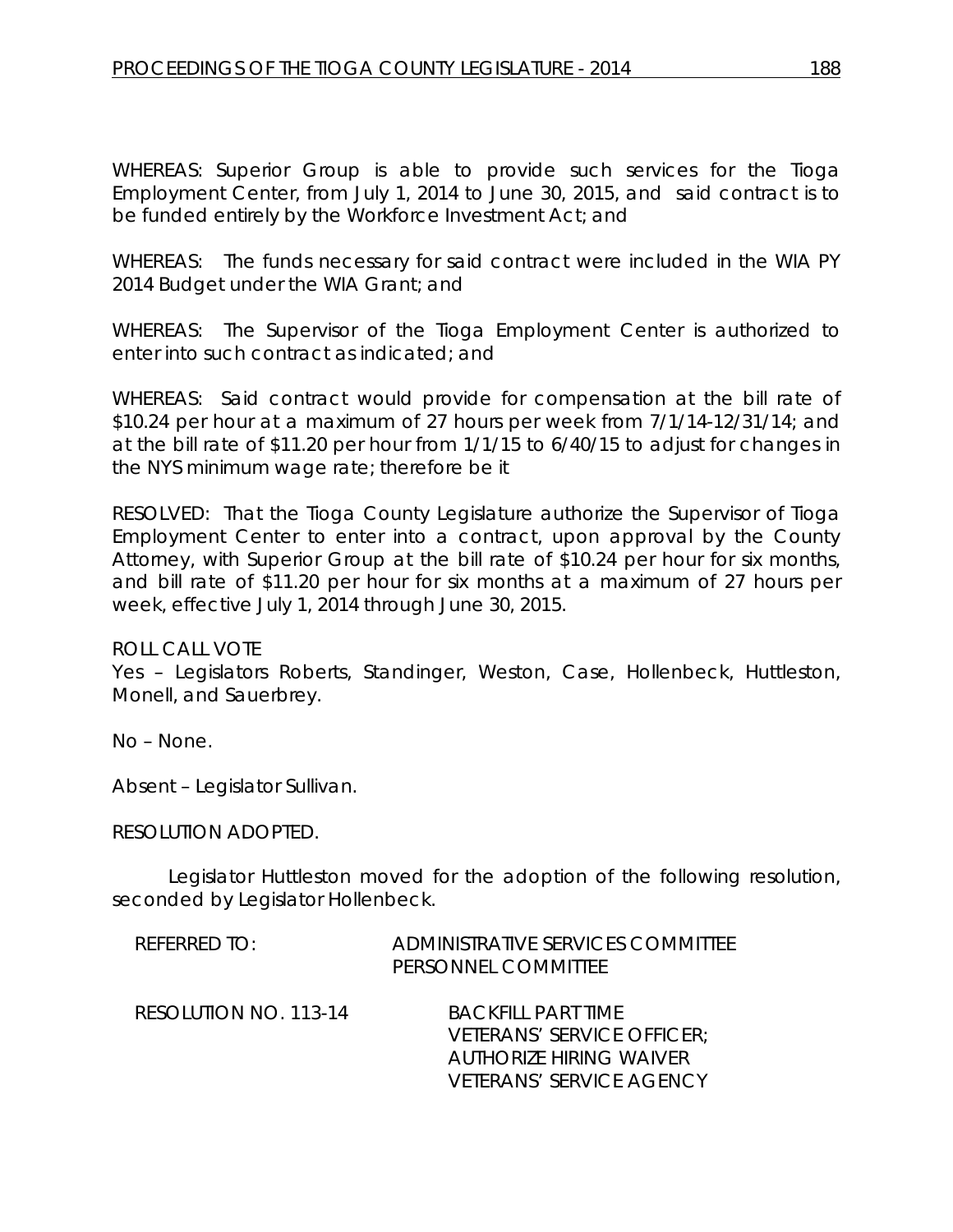WHEREAS: The Tioga County Legislature established a 90-day delay in backfilling vacant positions for the purpose of cost savings; and

WHEREAS: The Tioga County Veterans' Service Agency has a need to backfill the part-time, Veterans' Service Officer position due to the resignation of the incumbent effective April 24, 2014; and

WHEREAS: The Director of the Veterans' Service Agency would like to backfill the vacancy as soon as possible in order to avoid further delays to client services; and

WHEREAS: The Director of the Veterans' Service Agency received verbal authorization to waive the 90-day hiring delay at the April 24, 2014, Legislative Worksession; therefore be it

RESOLVED: That the Tioga County Legislature authorizes a waiver in the 90-day hiring delay by allowing the Director of the Veterans' Service Agency to backfill the part-time, Veterans' Service Officer position effective May 14, 2014, at an hourly rate of \$15.48 per hour; and be it further

RESOLVED: That said appointment shall be provisional pending the outcome of the civil service exam for Veterans' Service Officer.

# ROLL CALL VOTE

Yes – Legislators Roberts, Standinger, Weston, Case, Hollenbeck, Huttleston, Monell, and Sauerbrey.

No – None.

Absent – Legislator Sullivan.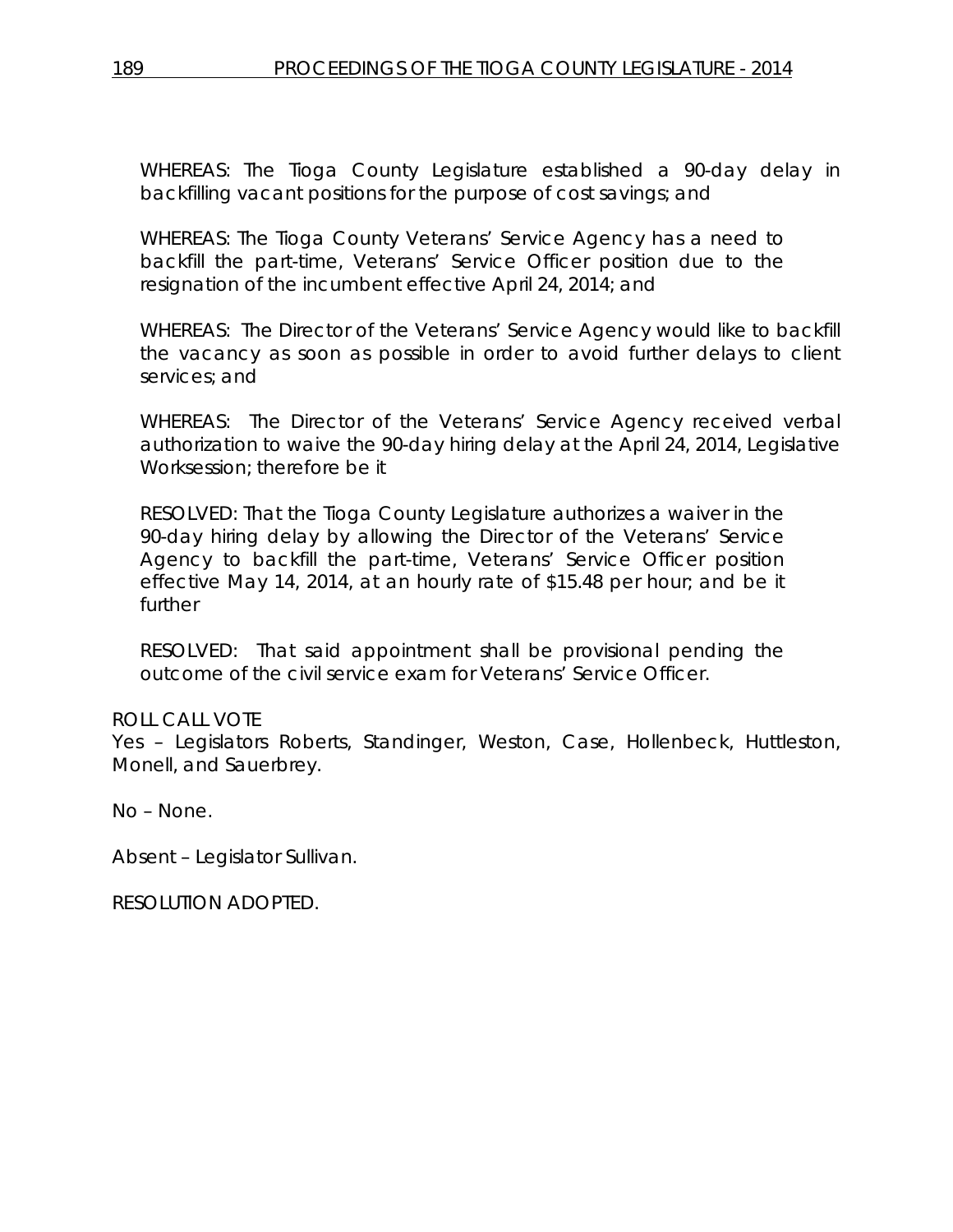Legislator Weston moved for the adoption of the following resolution, seconded by Legislator Monell.

| REFERRED TO:          | PUBLIC SAFETY COMMITTEE<br>PERSONNEL COMMITTEE                                    |
|-----------------------|-----------------------------------------------------------------------------------|
| RESOLUTION NO. 114-14 | RECLASSIFY VACANT INVESTIGATOR<br>POSITION TO SERGEANT SHERIFF'S<br><b>OFFICE</b> |

WHEREAS: Legislative approval is required for all position reclassifications; and

WHEREAS: The Sheriff's Office will experience a vacancy in the position of Investigator effective May 31, 2014 due to the retirement of an incumbent; and

WHEREAS: The Sheriff would like to reclassify the upcoming vacant Investigator position to that of a Sergeant in order to appropriately reflect the functional needs of his divisions; and

WHEREAS: Both the title of Investigator and Sergeant are located within the same salary schedule of the TCLEU contract; therefore be it

RESOLVED: That the Legislature hereby authorizes the reclassification of one (1) vacant, full-time Investigator position to a full-time Sergeant effective May 31, 2014.

### ROLL CALL VOTE

Yes – Legislators Roberts, Standinger, Weston, Case, Hollenbeck, Huttleston, Monell, and Sauerbrey.

No – None.

Absent – Legislator Sullivan.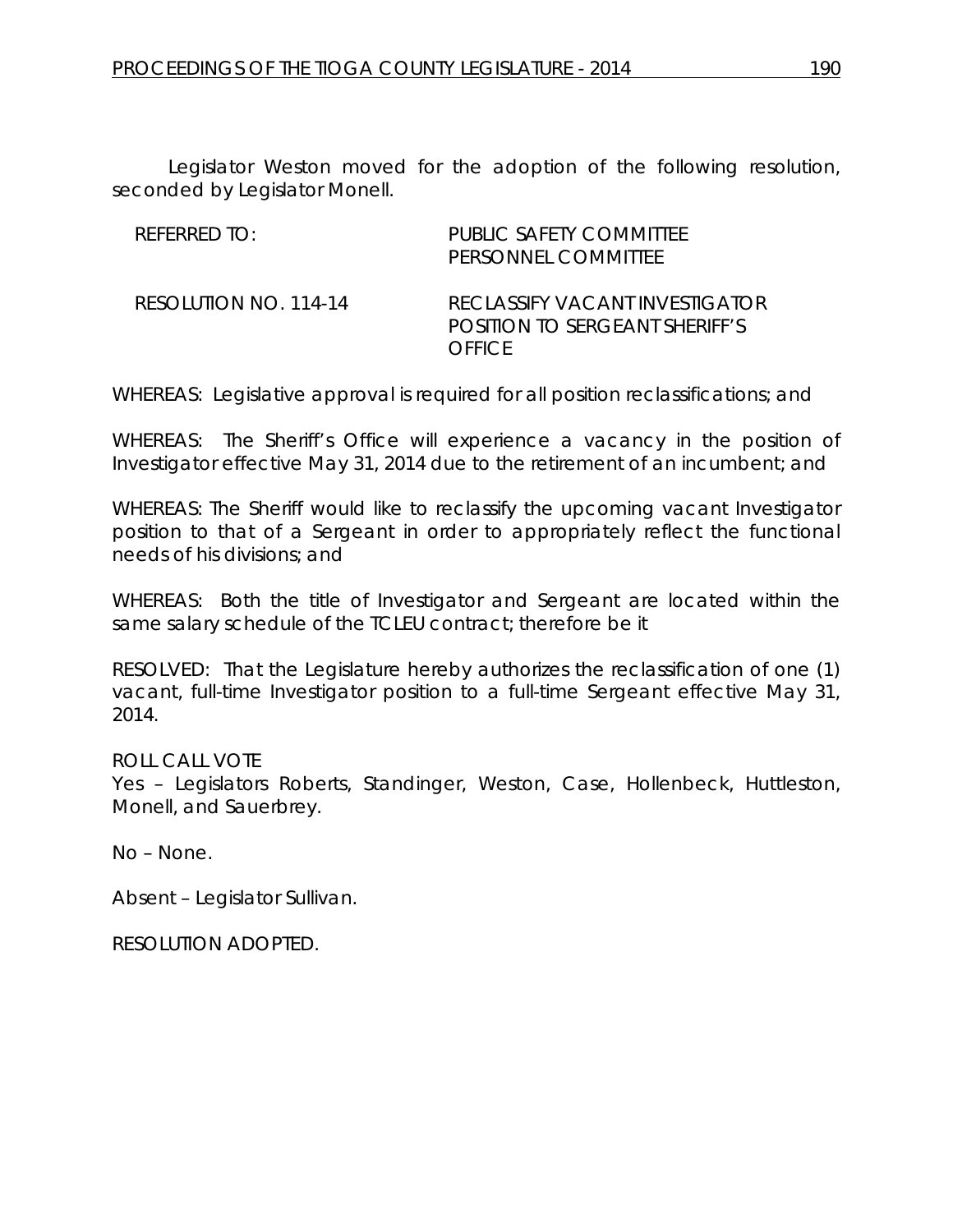Legislator Standinger moved for the adoption of the following resolution, seconded by Legislator Monell.

| REFERRED TO: |                       | <b>HEALTH &amp; HUMAN SERVICES COMMITTEE</b><br>PERSONNEL COMMITTEE             |
|--------------|-----------------------|---------------------------------------------------------------------------------|
|              | RESOLUTION NO. 115-14 | <i>CREATE AND FILL TEMPORARY CASEWORKER</i><br><b>POSITION FOR</b>              |
|              |                       | DEPARTMENT OF SOCIAL SERVICES                                                   |
|              |                       | WHEREAS: Legislative approval is required for the creation of any new positions |

within Tioga County; and

WHEREAS: The Foster Care Unit within the Children Services Division of the Department of Social Services has two maternity leaves, one of which will extend through July of 2014 and one of which will extend through January of 2015; and

WHEREAS: The New York State Office of Children's and Families Services recommendation for Foster Care caseloads is 11 to 12 children per worker; and

WHEREAS: The current leaves creates an average caseload for the remaining three workers of 21 children; and

WHEREAS: The estimated salary and fringe savings from the leaves will be \$52,603; and

WHEREAS: The estimated cost of a temporary caseworker for approximately 7 months will be \$20,112; therefore be it

RESOLVED: That the Department of Social Services be authorized to create and fill a temporary position of Caseworker at the rate of \$18.84/hr. effective June 2, 2014, through December 31, 2014.

# ROLL CALL VOTE

Yes – Legislators Roberts, Standinger, Weston, Case, Hollenbeck, Huttleston, Monell, and Sauerbrey.

No – None.

Absent – Legislator Sullivan.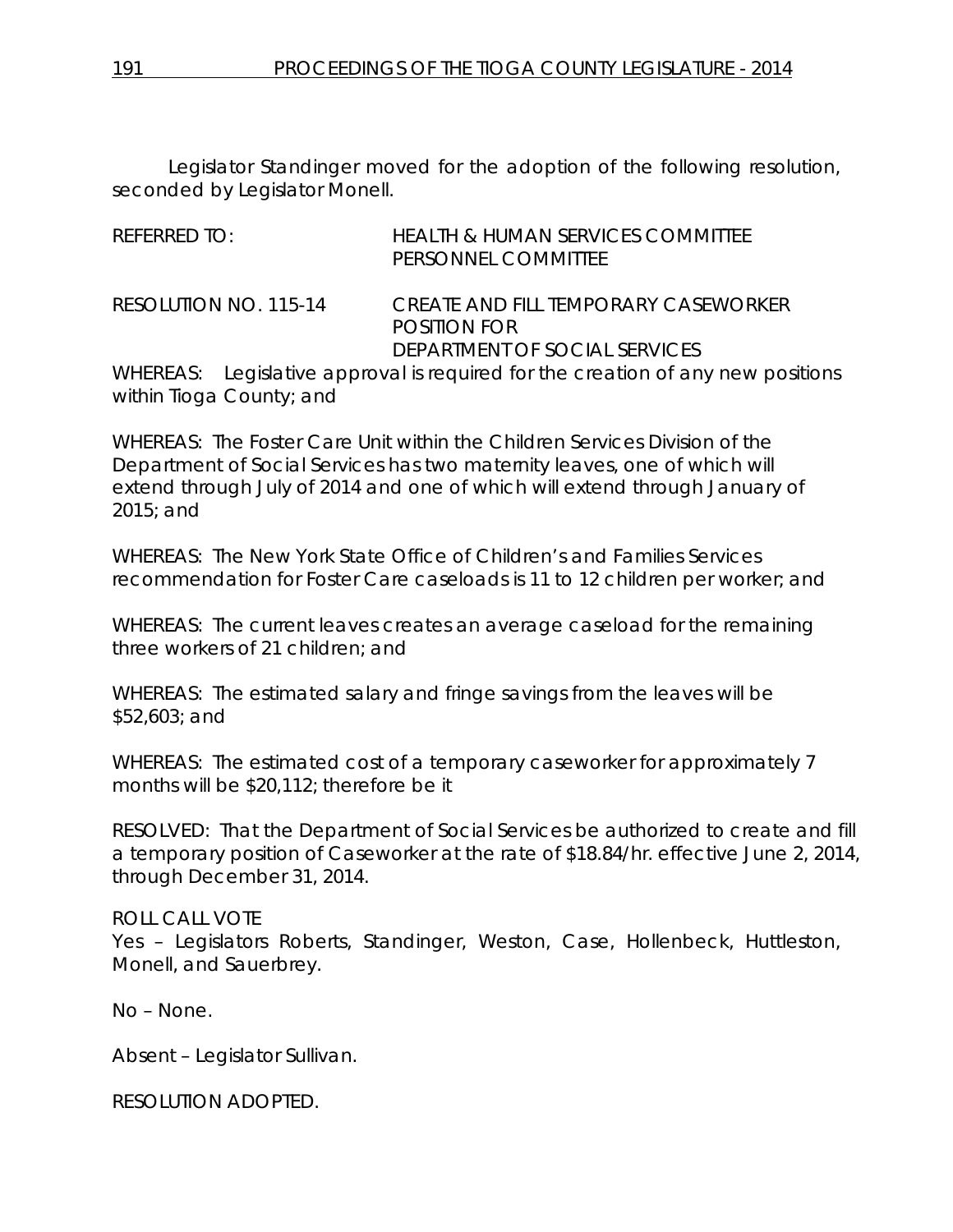Legislator Weston moved for the adoption of the following resolution, seconded by Legislator Monell.

| REFERRED TO:          | LEGISLATIVE WORKSESSION<br>PERSONNEL COMMITTEE       |
|-----------------------|------------------------------------------------------|
| RESOLUTION NO. 116-14 | STANDARD WORK DAY AND<br><b>REPORTING RESOLUTION</b> |

WHEREAS: The New York State Retirement System created new reporting regulations in 2009 that require establishment of terms and work hours for elected and appointed officials and a resolution stating such at the onset of each term; therefore be it

RESOLVED: That the County of Tioga hereby establishes the following as standard work days for elected and appointed officials, and will report the following days worked to the New York State and Local Employees' Retirement System based on the record of activities maintained and submitted by the following officials to the Clerk of this body;

| <b>Title</b>                                   | Name                     | Standard<br>Work Day<br>(Hrs/day) | Term<br><b>Begins/Ends</b> | Participates<br>in<br>Employer's<br><b>Time</b><br>Keeping<br>System<br>(Y/N) | Days/Month<br>(based on<br>Record of<br><b>Activities)</b> |
|------------------------------------------------|--------------------------|-----------------------------------|----------------------------|-------------------------------------------------------------------------------|------------------------------------------------------------|
| <b>Appointed Officials</b>                     |                          |                                   |                            |                                                                               |                                                            |
| <b>District Attorney</b>                       | Kirk Martin              | 7                                 | 1/1/14<br>12/31/17         | N                                                                             | 20                                                         |
| 1 <sup>st</sup> Assistant District<br>Attorney | <b>Eric</b><br>Gartenman | 7                                 | 1/1/14<br>12/31/17         | N                                                                             | 20                                                         |
| 2 <sup>nd</sup> Assistant District<br>Attorney | Cheryl<br>Mancini        | 7                                 | 1/1/14<br>12/31/17         | N                                                                             | 20                                                         |
| 3rd Assistant District<br>Attorney             | Palmer Pelella           | $\overline{7}$                    | 1/1/14<br>12/31/17         | N                                                                             | 10.52                                                      |
| Secretary to District<br>Attorney              | Carola<br>Kovalovsky     | 7                                 | 1/1/14<br>12/31/17         | Y                                                                             | N/A                                                        |
| Coroner                                        | <b>Neil Lewis</b>        | 6                                 | 1/1/14<br>12/31/17         | N                                                                             | 0.3                                                        |
| <b>County Treasurer</b>                        | James<br>McFadden        | 7                                 | 1/1/14<br>12/31/17         | N                                                                             | 20                                                         |
| Deputy County<br>Treasurer                     | Margareta<br>Olin        | 7                                 | 1/1/14<br>12/31/17         | Υ                                                                             | N/A                                                        |
| Secretary to<br>Economic                       | Linda<br>Sampson         | 7                                 | $7/8/13$ -<br>12/31/15     | Y                                                                             | N/A                                                        |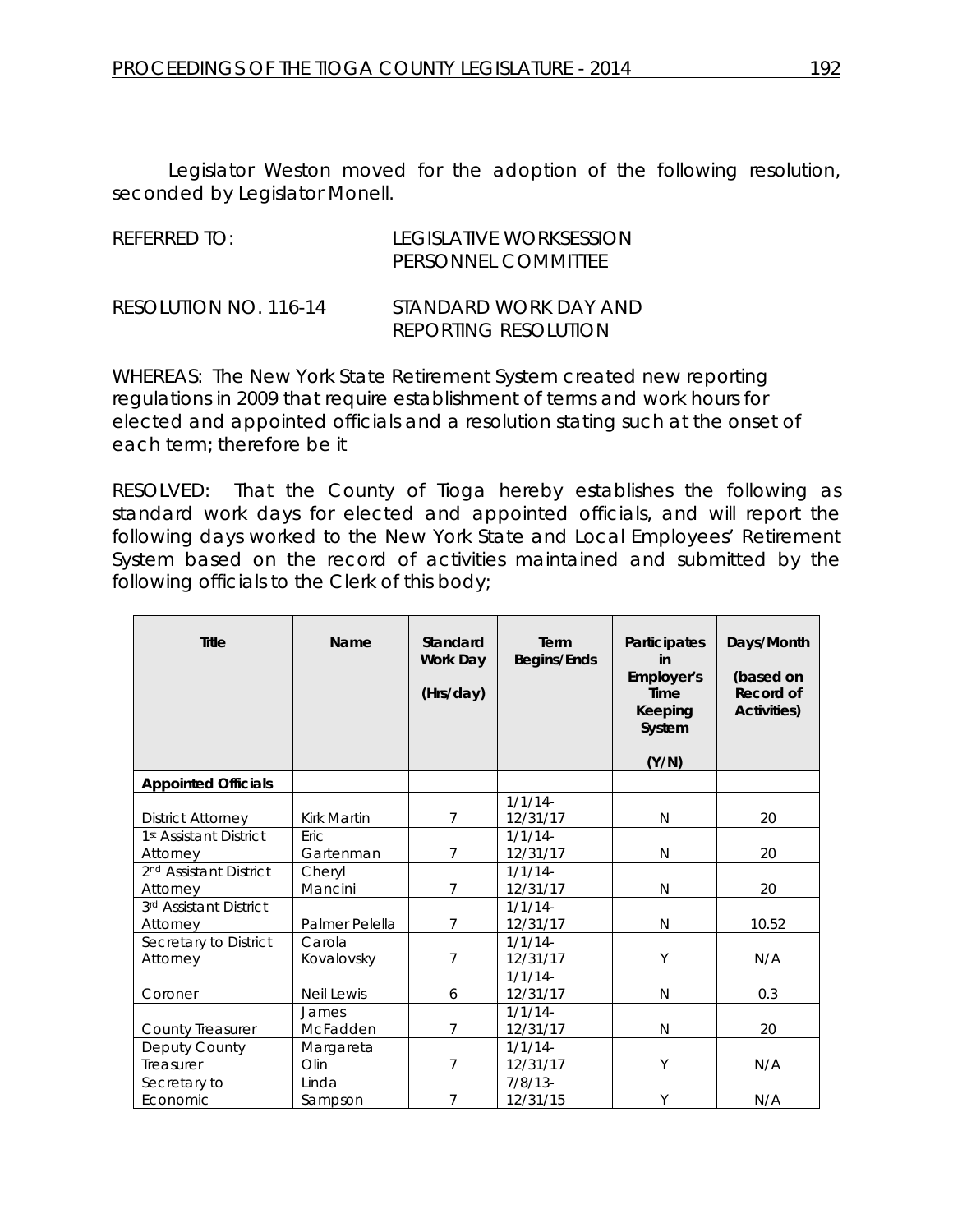| Development &            |                 |             |   |     |
|--------------------------|-----------------|-------------|---|-----|
| <b>Planning Director</b> |                 |             |   |     |
| Secretary to             |                 |             |   |     |
| Commissioner of          | Judith          | $12/3/13$ - |   |     |
| Social Services          | Westmiller      | 1/20/18     |   | N/A |
| <b>Assistant Public</b>  | Mari            | 1/2/14      |   |     |
| Defender                 | Townsend        | 12/31/15    | v | N/A |
| Secretary to Public      | <b>Michelle</b> | 1/2/14      |   |     |
| Defender                 | Delaney         | 12/31/15    |   | N/A |

Yes – Legislators Roberts, Standinger, Weston, Case, Hollenbeck, Huttleston, Monell, and Sauerbrey.

No – None.

Absent – Legislator Sullivan.

RESOLUTION ADOPTED.

Legislator Hollenbeck moved for the adoption of the following resolution, seconded by Legislator Monell.

REFERRED TO: FINANCE COMMITTEE

RESOLUTION NO. 117-14 *AUTHORIZE HIRING WAIVER; BACKFILL CHIEF ACCOUNTANT/BUDGET OFFICER POSITIONS (TREASURER'S & LEGISLATIVE OFFICES)*

WHEREAS: The Tioga County Legislature established a 90-day hiring delay in backfilling vacant positions; and

WHEREAS: The Chief Accountant and Budget Officer positions shall become vacant as of May 30, 2014, due to the resignation of the incumbent; and

WHEREAS: The County Treasurer received verbal authorization to waive the 90 day hiring delay at the May 8, 2014 Legislative Worksession; therefore be it

RESOLVED: That the Tioga County Legislature hereby authorizes a waiver of the 90 day hiring delay, allowing the Chief Accountant and Budget Officer positions to be backfilled on or after June 2, 2014; and be it further

RESOLVED: That the annual salary range for Chief Accountant is \$51,850 - \$61,850 and an additional \$15,000 is available for the Budget Officer duties.